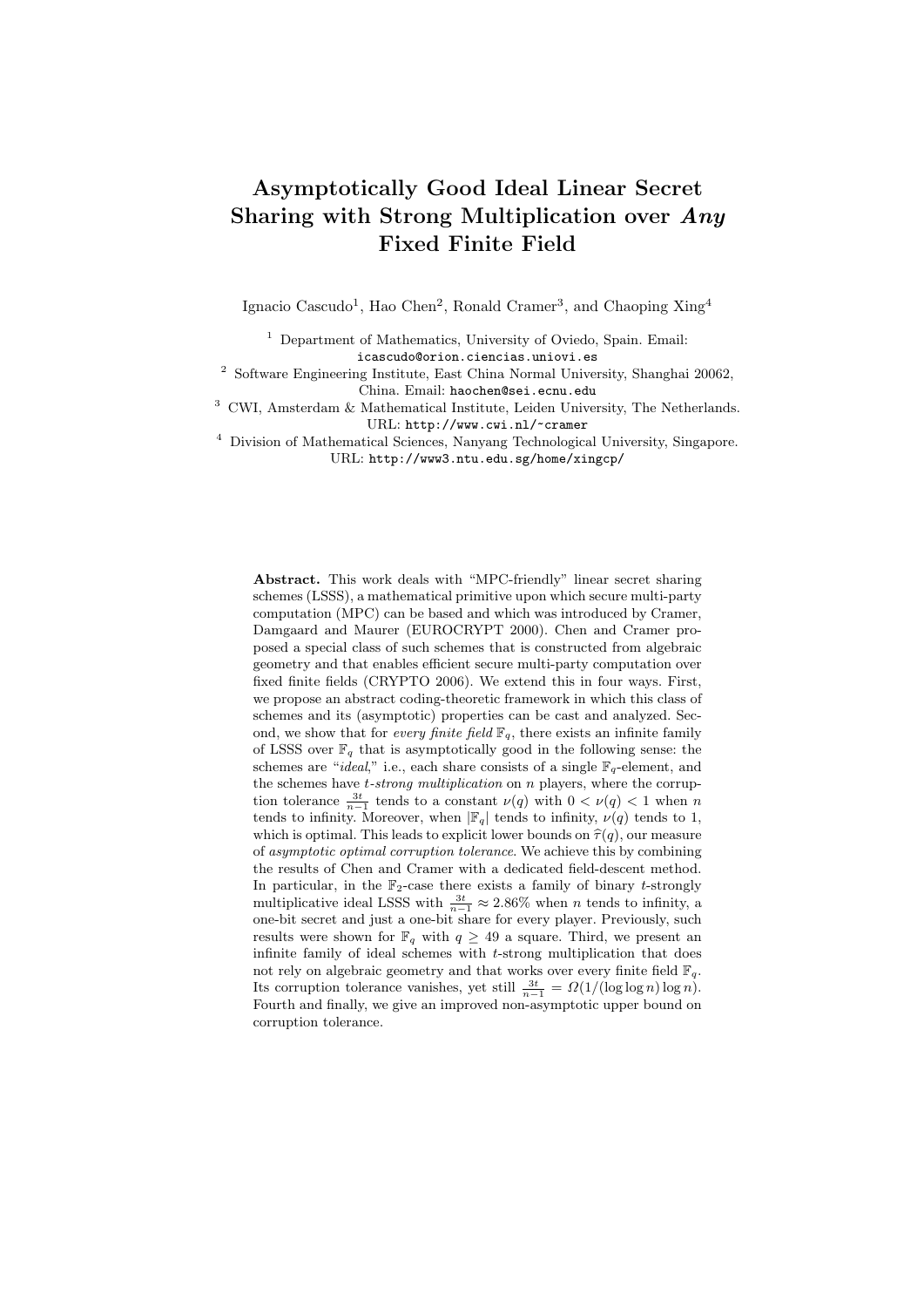# 1 Introduction

This work deals with "MPC-friendly" linear secret sharing schemes (LSSS), an abstract mathematical primitive upon which secure multi-party computation (MPC) can be based and which was introduced by Cramer, Damgaard and Maurer [13]. Chen and Cramer [8] proposed a special class of such schemes that is constructed from algebraic geometry and that enables efficient secure multiparty computation over fixed finite fields. For every finite field  $\mathbb{F}_q$  where q is a square with  $q \geq 49$ , they presented an infinite family of LSSS over  $\mathbb{F}_q$  that is asymptotically good in the following sense. First, the schemes are "ideal": each share consists of a single  $\mathbb{F}_q$ -element. Second, the schemes have t-strong multiplication [13, 12, 9, 8] on *n* players, where the corruption tolerance  $\frac{3t}{n-1}$  tends by a constant  $\nu(q)$  with  $0 < \nu(q) < 1$  when n tends to infinity. Moreover, when  $|\mathbb{F}_q|$  tends to infinity,  $\nu(q)$  tends to 1, which is optimal (since it is well-known that  $3t + 1 \leq n$  always). In short, strong multiplication is a property that enables to "perfectly securely" verify multiplicative relations among secret-shared values, with error probability equal to zero. This is a crucial subroutine at the heart of MPC. Please refer to [13] for the details.

These schemes of [8] enjoy algebraic properties similar to those of Shamir's scheme (linearity, (strong)-multiplication), and MPC protocols in the strongest information-theoretic model [2, 3] (i.e., perfect security against a computationally unbounded threshold adversary that corrupts some fraction of the players) are quite similar (see  $[13, 8]$ ). The significance of these schemes, however, derives from the fact that the number of players is not bounded by the size of the finite field as is the case for Shamir's scheme [26]. In fact, in these schemes the number of players is unbounded even if the finite field is fixed. In the corresponding MPC-protocols, the total number of field elements communicated will typically be the same, with the notable difference, however, that the field elements are now taken in a field of constant rather than linearly increasing size. This makes sense, for instance, if the function that is securely computed is defined over a small, constant size field, say  $\mathbb{F}_2$ . The price to be paid is only a *constant* fractional decrease compared to the corruption tolerance of (non-asymptotic) Shamir-based MPC-protocols, in which up to 1/3 of the players may be corrupted. The construction of these "MPC-friendly" schemes from [8] is based on the existence of families of algebraic curves of finite fields with a good ratio between the number of rational points and their genus and the use of their algebraic function fields. See [13, 8, 6] for a full discussion. Chen, Cramer, Goldwasser, de Haan and Vaikuntanatan [7] have shown similar results for schemes with multiplication rather than strong multiplication by a construction from arbitrary classical codes rather than algebraic geometric ones.

The results from [8, 7] have found remarkable applications in the breakthrough work of Ishai, Kushilevitz, Ostrovsky and Sahai [20] on two-party zeroknowledge for circuit-satisfiability with low communication, in that of Ishai, Prabhakaran and Sahai [19] on oblivious transfer, as well as in the work of Damgaard, Nielsen and Wichs [14] on isolated zero-knowledge. In all these cases this helped improving the communication efficiency. It is important to note that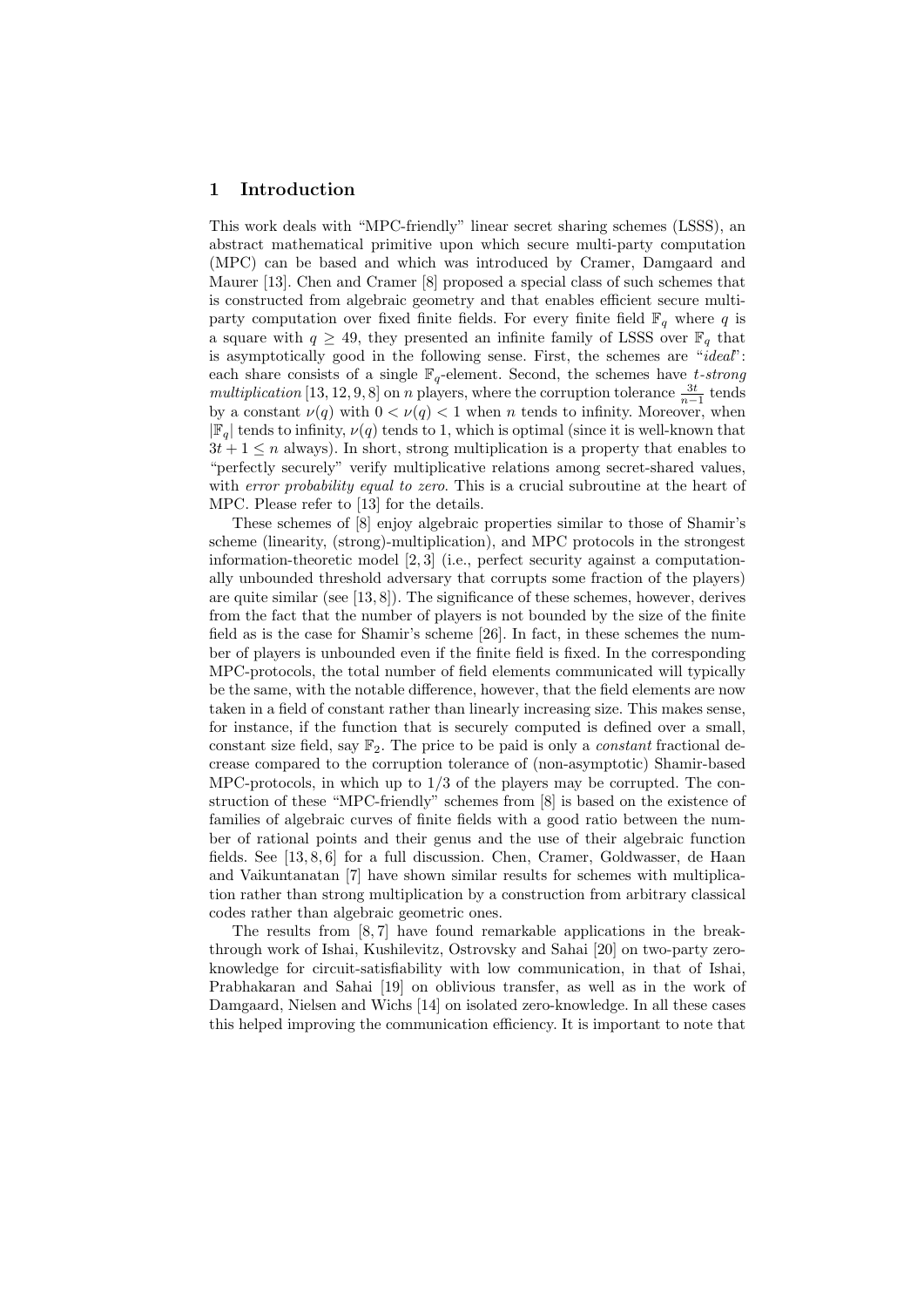all these applications use secret sharing and MPC as abstract primitives, where players are not actual, real-world players but are part of virtual processes. Moreover, the number of these virtual players is typically large in order to make certain error-probabilities small enough or in order to approximate a certain asymptotical advantage. This has amplified the relevance of secure computation and secret sharing even further, and in particular it adds further relevance to asymptotical study of these primitives.

In this paper we extend these results in four ways. First, we propose an abstract coding-theoretic framework in which this class of schemes and its (asymptotic) properties can be cast and analyzed. Concretely, we introduce a special class of codes  $C^{\dagger}(\mathbb{F}_q)$  and a measure  $\widehat{t}(C)$  on a code  $C \in C^{\dagger}(\mathbb{F}_q)$ , the corruption tolerance of C, so that when C is viewed to represent an "ideal" LSSS,  $\hat{t}(C)$ measures the maximum  $t$  for which it has  $t$ -strong multiplication. We also define the asymptotic optimal corruption tolerance  $\hat{\tau}(q)$  of such a class over  $\mathbb{F}_q$ , the main parameter for our asymptotic analysis.

Second, we show that for *every finite field*  $\mathbb{F}_q$ , there exists an infinite family of LSSS over  $\mathbb{F}_q$  that is asymptotically good in the following sense: the schemes are "ideal," i.e., each share consists of a single  $\mathbb{F}_q$ -element, and the schemes have t-strong multiplication on n players, where the corruption tolerance  $\frac{3t}{n-1}$  tends to a constant  $\nu(q)$  with  $0 < \nu(q) < 1$  when n tends to infinity. Moreover, when  $|\mathbb{F}_q|$ tends to infinity,  $\nu(q)$  tends to 1, which is optimal. This leads to explicit lower bounds on  $\hat{\tau}(q)$ . Our method combines the algebraic geometric schemes of Chen and Cramer with our dedicated but elementary field-descent method based on "multiplication-friendly functions," which maps  $C \in \mathcal{C}^{\dagger}(\mathbb{F}_{q^m})$  to  $C' \in \mathcal{C}^{\dagger}(\mathbb{F}_q)$  in such a way that corruption tolerance does not degrade too much. In particular, in the  $\mathbb{F}_2$ -case there exists a family of binary t-strongly multiplicative ideal LSSS with  $\frac{3t}{n-1} \approx 2.86\%$  when *n* tends to infinity, a one-bit secret and just a one-bit share for every player. Previously, such results were only shown to hold over  $\mathbb{F}_q$ with  $q \geq 49$  a square.

Third, we present an infinite family of ideal schemes with t-strong multiplication that does not rely on algebraic geometry and that works over every finite field  $\mathbb{F}_q$ . Its corruption tolerance vanishes, yet still  $\frac{3t}{n-1} = \Omega(1/(\log \log n) \log n)$ . Fourth and finally, we give an improved non-asymptotic upper bound on corruption tolerance.

The outline of this paper is as follows. After the preliminaries in Section 2, we revisit in Section 3 the results in [7] about the construction of LSSS from linear codes, where we focus mainly on privacy and reconstruction. In some cases we define new notions and prove stronger results needed in the sequel. In Section 4 we define  $\mathcal{C}^{\dagger}(\mathbb{F}_{q}), \hat{t}(C)$  and  $\hat{\tau}(q)$ , and prove some properties. In Section 5 we show<br>that for every finite fields  $\mathbb{F}_{q}$ , the example is actual corruption televance can be that for every finite fields  $\mathbb{F}_q$ , the asymptotic optimal corruption tolerance can be bounded away from zero, i.e.,  $\hat{\tau}(q) > 0$  for all finite field  $\mathbb{F}_q$ , and we give explicit lower bounds. In Section 6 we state the consequences for LSSS with strong multiplication explicitly and in Section 7 we present the elementary example with ("not-so-fast") vanishing asymptotic corruption tolerance. In Section 8, we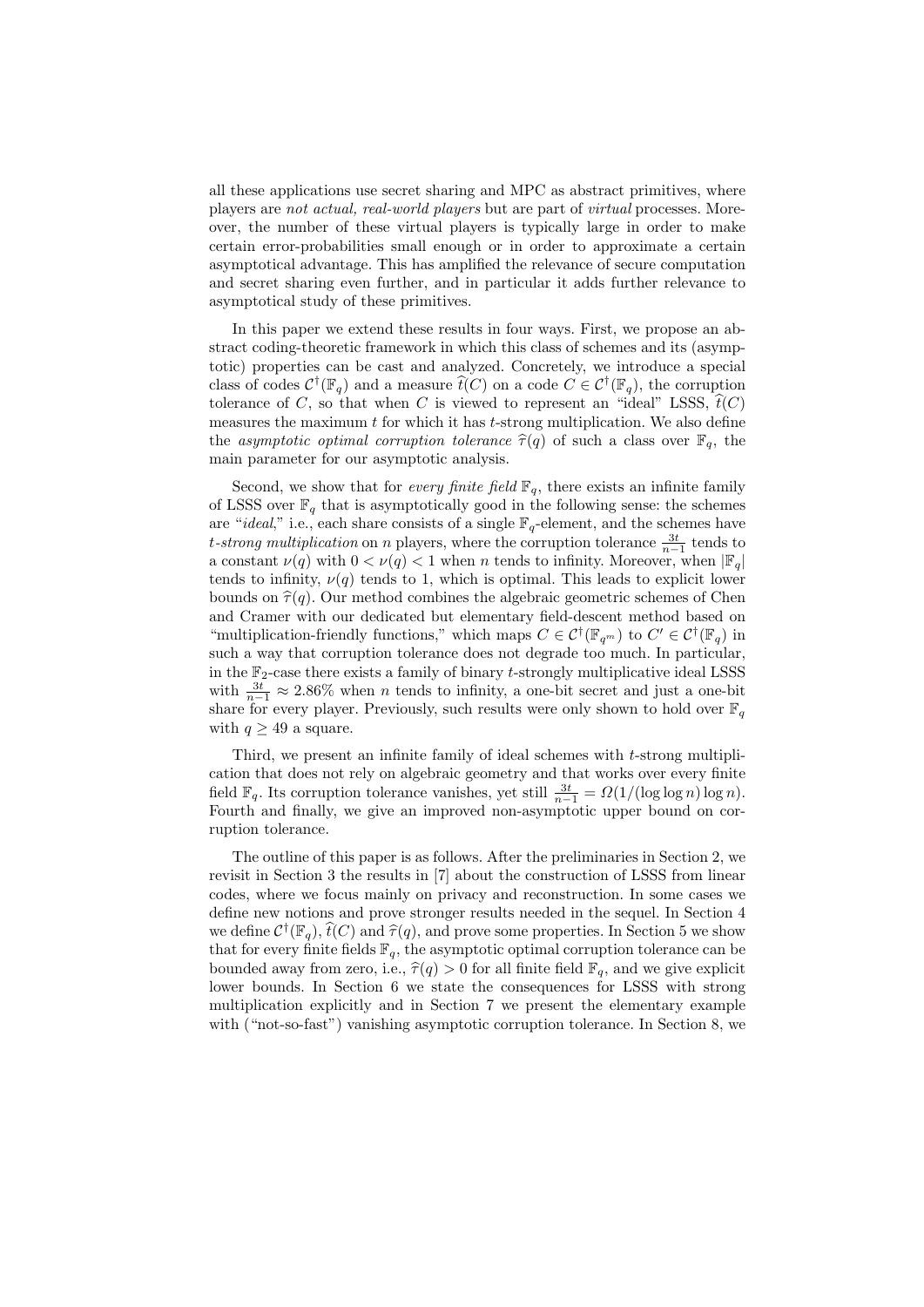give our non-asymptotic upper bound on corruption tolerance. In Section 9 we conclude by stating some open problems.

Finally, we note that, in upcoming work [5], we further improve our asymptotic lower bounds on optimal corruption tolerance using more advanced methods from algebraic geometry, especially for small values of q.

# 2 Preliminaries

#### 2.1 Basic Coding Theory

We review some notions from basic coding theory (see e.g. [22] or [17]) that are relevant to this work and we also introduce some conventions specific to this paper. Let *n* be a non-negative integer and let k be an integer with  $0 \leq k \leq n+1$ . An  $[n+1, k]_q$ -code C over the finite field  $\mathbb{F}_q$  is a k-dimensional subspace C of the  $n+1$ -dimensional  $\mathbb{F}_q$ -vector space  $\mathbb{F}_q^{n+1}$ . The length  $n+1$  of such a code C is denoted  $\ell(C)$ . We define  $n(C) = \ell(C) - 1$ . If  $c \in C$ ,  $(c_0, c_1, \ldots, c_n) \in \mathbb{F}_q^{n+1}$ denotes its coordinate vector. In particular, we use the set  $\mathcal{I}(C) = \{0, 1, \ldots, n\}$ to index the coordinates, unless otherwise stated. A linear code over  $\mathbb{F}_q$  is an  $[n+1, k]_q$ -code for some k, n. If  $B \subset \mathcal{I}(C)$  is a non-empty set and if  $\mathbf{x} =$  $(x_0, x_1, \ldots, x_n) \in \mathbb{F}_q^{n+1}$ ,  $\mathbf{x}_B$  denotes the vector  $(x_i)_{i \in B} \in \mathbb{F}_q^{|B|}$ , i.e., the vector obtained by restricting **x** to those coordinates i with  $i \in B$ . The support supp(**x**) of  $\mathbf{x} \in \mathbb{F}_q^{n+1}$  is the set of indices  $i \in \mathcal{I}(C)$  with  $x_i \neq 0$ . An element  $\mathbf{c} \in C$  is minimal if there is no  $c' \in C \setminus \{0\}$  with supp(c') a proper subset of supp(c).

A generator matrix G for an  $[n+1, k]$ -code C is a matrix with entries in  $\mathbb{F}_q$  and that has k columns and  $n+1$  rows such that the columns of G jointly constitute an  $\mathbb{F}_q$ -basis of C. The Hamming-weight  $w_H(\mathbf{x})$  of  $\mathbf{x} = (x_0, x_1, \dots, x_n) \in \mathbb{F}_q^{n+1}$ is the number of indices with  $x_i \neq 0$ . Let d be a positive integer with  $0 \leq d \leq$  $n+1$ . An  $[n+1, k, d]_q$ -code C is an  $[n+1, k]_q$ -code whose minimum distance  $d_{\text{min}}(C)$  in the Hamming-metric is at least d.<sup>5</sup> If C is an  $[n+1, k]_q$ -code, then  $d_{\min}^{10}(C) \leq (n+1) - k + 1 = n - k + 2$  by the Singleton-bound.

The dual  $C^{\perp}$  of C is the "orthogonal complement" of C in  $\mathbb{F}_q^{n+1}$  according to the standard scalar product  $\langle \mathbf{x}, \mathbf{y} \rangle = x_0 y_0 + x_1 y_1 + \cdots + x_n y_n$ , where  $\mathbf{x} =$  $(x_0, x_1, \ldots, x_n) \in \mathbb{F}_q^{n+1}$  and  $\mathbf{y} = (y_0, y_1, \ldots, y_n) \in \mathbb{F}_q^{n+1}$ . Thus,  $C^{\perp}$  consists of all  $\mathbf{c}^* \in \mathbb{F}_q^{n+1}$  such that  $\langle \mathbf{c}, \mathbf{c}^* \rangle = 0$  for all  $\mathbf{c} \in C$ . If C is an  $[n+1, k]_q$ -code, then  $C^{\perp}$  is an  $[n+1, n+1-k]_q$ -code. Note that  $d_{\text{min}}(C) + d_{\text{min}}(C^{\perp}) \leq n+3$ .

#### 2.2 Secret Sharing

In this section we give precise definitions of (linear) secret sharing (with strong multiplication). A secret sharing scheme (SSS)  $\Sigma = (S_0, S_1, \ldots, S_n)$  is a vector of  $n + 1$  random variables, where n is a positive integer and where the random variables are all defined on the same finite probability distribution. It is required

<sup>&</sup>lt;sup>5</sup> The minimum distance of the  $[n + 1, 0]_q$ -code  $C = \{0\}$  is, by definition, equal to  $n+1$ .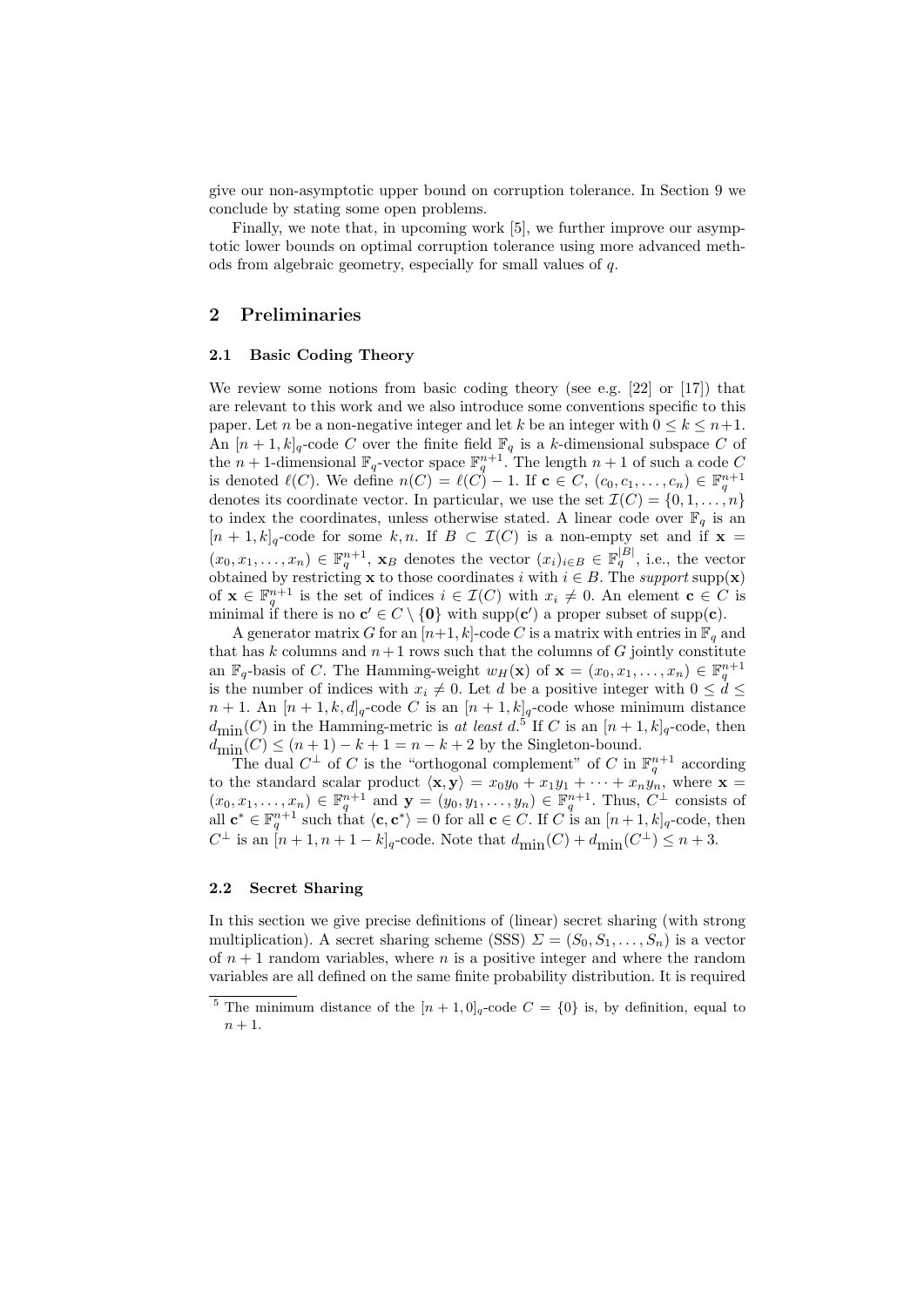that  $H(S_0|S_1...S_n)=0$  and that  $H(S_0)>0$ . Here  $H(\cdot)$  denotes the Shannonentropy function and  $H(\cdot|\cdot)$  denotes conditional entropy. A value taken by  $S_0$  is a "secret", and a value taken by  $S_i$ , is a "share" or "the *i*-th share",  $i = 1...n$ . Write  $\mathcal{P} = \mathcal{P}(\Sigma) = \{1, \ldots, n\}$  and  $n(\Sigma) = n$ . An element  $i \in \mathcal{P}$  may sometimes be called "player." If  $A \subset \mathcal{P}$  is non-empty,  $S_A$  denotes the vector of random variables  $(S_i)_{i\in A}$ . Note that this bare definition only says that there is some non-constant "secret" that is uniquely determined by the  $n$  shares.

The *adversary structure*  $\mathcal{A}(\Sigma)$  consists of the empty set as well as any nonempty sets  $A \subset \mathcal{P}$  such that  $H(S_0|S_A) = H(S_0)$  ("no information about the secret"). The access structure  $\Gamma(\Sigma)$  consists of all  $B \subset \mathcal{P}$  such that  $H(S_0|S_B) = 0$ ("full information about the secret"). By definition,  $\mathcal{P} \in \Gamma(\Sigma)$ . From a basic information theoretic inequality,  $H(S_0) \geq H(S_0|S_B)$  for all non-empty sets B  $\subset \mathcal{P}$ . Therefore,  $\Gamma(\Sigma) \cap \mathcal{A}(\Sigma) = \emptyset$ . Let t, r be positive integers. We say that  $\Sigma$ achieves t-privacy if  $\mathcal{A}(\Sigma)$  includes all sets  $A \subset \mathcal{P}$  with  $|A| = t$  and we say that  $\Sigma$  achieves r-reconstruction if  $\Gamma(\Sigma)$  includes all sets  $B \subset \mathcal{P}$  with  $|B| = r$ . Furthermore,  $r(\Sigma)$  denotes the minimum integer r for which  $\Sigma$  has r-reconstruction and  $t(\Sigma)$  is the largest integer t such that  $\mathcal{A}(\Sigma)$  includes all sets  $A \subset \mathcal{P}$  with  $|A| = t$ . A threshold SSS is one that achieves t-privacy and  $t + 1$ -reconstruction for some positive integer t. An  $(n, t + 1, t)$ -threshold SSS is one that achieves t-privacy and  $t + 1$ -reconstruction for some integer t, with n being the number of players.

An SSS is perfect if  $\Gamma(\Sigma) \cup \mathcal{A}(\Sigma) = 2^{\mathcal{P}}$ . An element  $i \in \mathcal{P}$  is "not a dummy" if there exists a set  $B \in \Gamma(\Sigma)$  with  $i \in B$  that is minimal with respect to the partial ordering  $\Gamma(\Sigma)$  defined by the inclusion-relation. In a perfect SSS it holds that  $H(S_i) \geq H(S_0)$  for each  $i \in \mathcal{P}$  which is not a dummy ("length of a share is at least length of the secret"). A perfect SSS is ideal if for each such  $i \in \mathcal{P}$ equality holds. If  $\Gamma(\Sigma)$  does not contain any dummies, it is called *connected*.

A linear secret sharing scheme (LSSS) is a tuple  $\Sigma = (\mathbb{F}_q, n, e, \mathbf{v}_0, V_1, \ldots, V_n)$ where  $\mathbb{F}_q$  is a finite field,  $e, n$  are positive integers,  $\mathbf{v}_0 \in \mathbb{F}_q^e \setminus \{0\}$ , and  $V_1, \ldots, V_n$ are subspaces of the  $\mathbb{F}_q$ -vector space  $\mathbb{F}_q^e$  such that  $\mathbf{v}_0 \in \sum_{i \in \mathcal{P}} V_i$ , the subspace of  $\mathbb{F}_q^e$  spanned by the  $V_i$ 's. An LSSS is an SSS in the sense of the definition above if the following conventions are made. Write  $d_i$  for the  $\mathbb{F}_q$ -dimension of  $V_i$ ,  $i = 1 \ldots n$ . First, for each  $V_i$  an  $\mathbb{F}_q$ -basis  $B_i = {\mathbf{b}_{i1}, \ldots, \mathbf{b}_{id_i}}$  is fixed. Second, the random variables  $S_0, S_1, \ldots, S_n$  are defined as follows. The secret  $s \in \mathbb{F}_q$ is chosen uniformly at random (thereby defining  $S_0$ ) and  $\phi \in \text{Hom}_{\mathbb{F}_q}(\mathbb{F}_q^e, \mathbb{F}_q)$ , the  $\mathbb{F}_q$ -linear map from  $\mathbb{F}_q^e$  to  $\mathbb{F}_q$ , is chosen uniformly random conditioned on  $\phi(\mathbf{v}_0) = s$ . If  $d_i > 0$ , the *i*-th share is  $(\phi(\mathbf{b}_{i1}), \dots, \phi(\mathbf{b}_{id_i})) \in \mathbb{F}_q^{d_i}$ , thereby defining  $S_i$ ,  $i = 1...n$ . For a non-empty set  $A \subset \mathcal{P}$ , we define  $V_A = \sum_{i \in A} V_i$  and we call its  $\mathbb{F}_q$ -dimension  $d_A$ . It can be shown that a non-empty set  $B \subset \mathcal{P}$  satisfies  $B \in \Gamma(\Sigma)$  if and only if  $\mathbf{v}_0 \in V_B$ . Equivalently, it can be shown  $A \in \mathcal{A}(\Sigma)$  if and only if there exists  $\phi \in \text{Hom}_{\mathbb{F}_q}(\mathbb{F}_q^e, \mathbb{F}_q)$  such that  $\phi(\mathbf{v}_0) = 1$  and  $\phi$  vanishes on  $V_A$ , i.e.,  $\phi(\mathbf{v}) = 0$  for all  $\mathbf{v} \in V_A$ . In particular, this means that LSSS are perfect. We define dim  $\Sigma = \sum_{i=1}^n d_i$ , the dimension of the LSSS. Shamir's scheme is a threshold LSSS.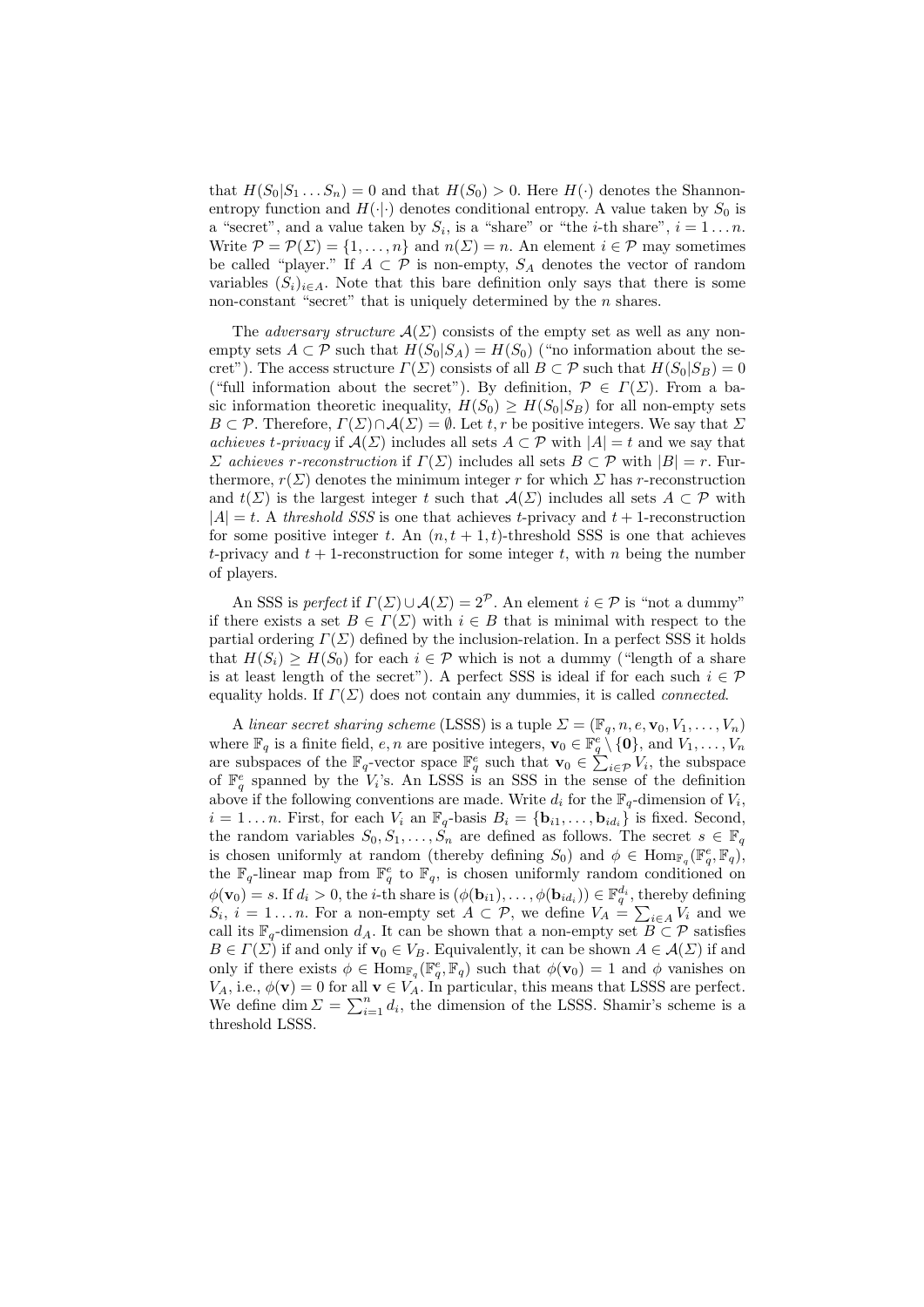Given an LSSS  $\Sigma$  we define the *dual access structure* to  $\Gamma(\Sigma)$  as  $\Gamma(\Sigma)^* =$  ${A \subset \mathcal{P}, \text{ s.t. } \mathcal{P} \setminus A \notin \Gamma(\Sigma)}$ . For every LSSS  $\Sigma$  over  $\mathbb{F}_q$  there exists an LSSS  $\Sigma^*$  over  $\mathbb{F}_q$  such that dim  $\Sigma = \dim \Sigma^*$  and  $\Gamma(\Sigma^*) = \Gamma(\Sigma)^*$  (see [21, 13]). Note that  $r(\Sigma^*) = n - t(\Sigma)$ ,  $t(\Sigma^*) = n - r(\Sigma)$ .

Let  $\mathbf{v} = (v_1, \ldots, v_e) \in \mathbb{F}_q^e$  and  $\mathbf{w} = (w_1, \ldots, w_e) \in \mathbb{F}_q^e$ . Then  $\mathbf{v} \otimes \mathbf{w} =$  $(v_1 \cdot \mathbf{w}, \ldots, v_e \cdot \mathbf{w}) \in \mathbb{F}_q^{e^2}$  denotes the Kronecker-product (or tensor-product) of **v** and **w**. For  $\mathbf{x} = (x_1, \ldots, x_n) \in \mathbb{F}_q^n$ ,  $\mathbf{y} = (y_1, \ldots, y_n) \in \mathbb{F}_q^n$ , their *Schur-product*  $\mathbf{x} * \mathbf{y} \in \mathbb{F}_q^n$  is defined as  $(x_1y_1, \ldots, x_ny_n)$ .

If V and W are subspaces of the  $\mathbb{F}_q$ -vector space  $\mathbb{F}_q^e$ , then  $V \otimes W$  denotes the subspace of the  $\mathbb{F}_q$ -vector space  $\mathbb{F}_q^e$  generated by the elements  $\mathbf{v} \otimes \mathbf{w}$  with  $\mathbf{v} \in V$  and  $\mathbf{w} \in W$ . If  $A \subset \{1, \ldots, n\}$  is non-empty,  $V_A$  denotes  $\sum_{i \in A} V_i \otimes V_i$ , the subspace of the  $\mathbb{F}_q$ -vector space  $\mathbb{F}_q^{e^2}$  spanned by the subspaces  $V_i \otimes V_i$ .  $\Sigma$  has t-strong multiplication ([13, 12, 8]) if the following holds:  $0 \le t \le n$ ,  $\Sigma$  achieves t-privacy,  $\mathbf{v}_0 \otimes \mathbf{v}_0 \in \hat{V}_{\mathcal{P}}$ , and for each set  $B \subset \mathcal{P}$  with  $|B| = n - t$ ,  $\mathbf{v}_0 \otimes \mathbf{v}_0 \in \hat{V}_B$ .  $\Sigma$  has multiplication if it achieves t-privacy for some  $t \geq 1$  and if  $\mathbf{v}_0 \otimes \mathbf{v}_0 \in \widehat{V}_{\mathcal{P}}$ .

#### 2.3 Algebraic Function Fields and Codes

In this paper we make at some point use of some basic as well as some more advanced results for algebraic function fields. We use the terminology of [27]. For a quick introduction to some of the notions that are needed (function fields, poles, zeroes, divisors, degrees, etc.), please refer to [8]. Let  $\mathbb{F}_q$  be a finite field. When we say that  $\mathbb F$  is an algebraic function field over  $\mathbb F_q$  we mean that  $\mathbb F$  is an algebraic function field over  $\mathbb{F}_q$  in one variable and that  $\mathbb{F}_q$  is the full constant field of  $\mathbb{F}$ .  $\mathbb{P}_q(\mathbb{F})$  denotes the set of places of degree 1 and  $g(\mathbb{F})$  denotes the genus of F. If G is a divisor on F, then  $deg(G)$  denotes its degree and  $\mathcal{L}(G) \subset \mathbb{F}$  denotes the Riemann-Roch space of functions  $f \in \mathbb{F}$  such that  $\text{div}(f) + G$  is an effective divisor or  $f = 0$ . This is an  $\mathbb{F}_q$ -vector space.

By the Riemann-Roch Theorem,  $\dim_{\mathbb{F}_q}\mathcal{L}(G) = \deg(G) + 1 - g(\mathbb{F}) + \dim_{\mathbb{F}_q}\mathcal{L}(W G$ ), where  $deg(G)$  denotes the degree of the divisor G and where W is any canonical divisor. This implies Riemann's Theorem that  $\dim_{\mathbb{F}_q}\mathcal{L}(G) = \deg(G) + 1 - g(\mathbb{F})$ if deg(G) > 2g(F) – 2. Suppose  $\mathbb{P}_q(\mathbb{F}) \geq n+1$  for some positive integer n. Let  $P_0, P_1, \ldots, P_n$  be distinct elements of  $\mathbb{P}_q(\mathbb{F})$  and define the divisor  $D =$  $P_0 + P_1 + \ldots + P_n$ . Suppose G is a divisor on F such that  $\deg(G) > 2 \cdot g(F) - 2$ and such that the supp $(G)$ , the support of G is disjoint of that of D. Then the  $[n+1, k, d]_q$ -code  $C(G, D)$  (algebraic-geometric Goppa-code or AG-code) is defined [16] as  $C(G, D) = \{ (f(P_0), f(P_1), \ldots, f(P_n)) | f \in \mathcal{L}(G) \}.$  By Riemann's Theorem,  $k = \deg(G) + 1 - g(F)$ , since for any divisor G' it holds that  $\mathcal{L}(G') = \{0\}$  if  $\deg(G') < 0$ , it follows that  $d \geq n+1-\deg(G)$ . The distance of its dual code can be estimated using the Residue Theorem.

Define  $N_q(q)$  as the maximum of  $\mathbb{P}_q(\mathbb{F})$  where F ranges over all the function fields whose full field of constants is  $\mathbb{F}_q$  and whose genus is g. The Drinfeld-Vladuts upper bound (see e.g. [27] or [29]) states that for all finite fields  $\mathbb{F}_q$ , *Ihara's constant*  $A(q) \equiv \limsup_{g \to \infty} \frac{N_q(g)}{g(\mathbb{F})}$ , satisfies  $A(q) \leq \sqrt{q} - 1$ . Note that the Hasse-Weil bound (see e.g. [27]) states that  $||\mathbb{P}_q(\mathbb{F})| - (q+1)| \leq 2 \cdot g(\mathbb{F})\sqrt{q}$ .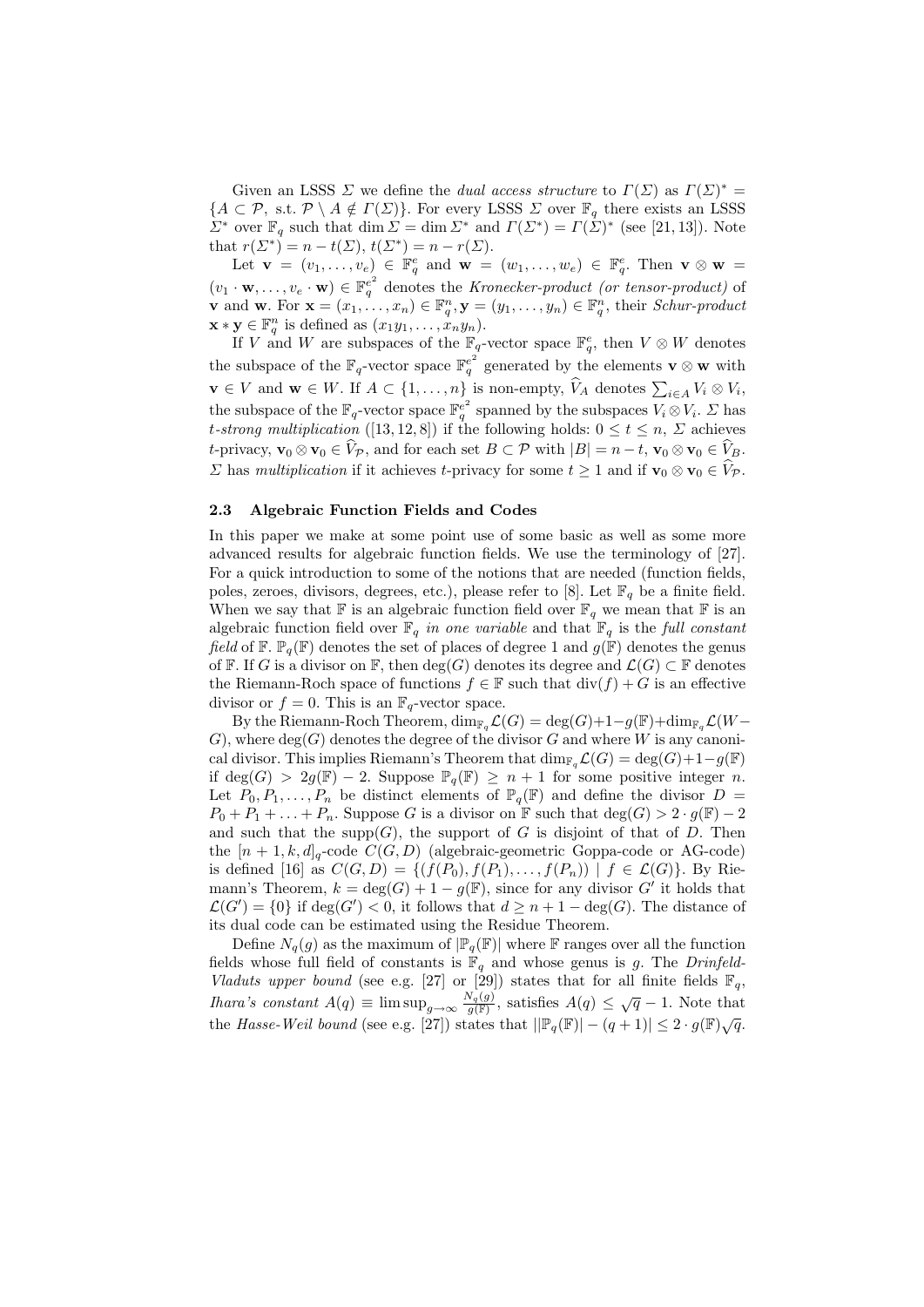# 3 Connecting Secret Sharing and Codes

We describe one connection between secret sharing and codes that is particularly relevant to this work. Let C be a linear code over  $\mathbb{F}_q$  with  $n(C) \geq 1$ . Let  $i \in \mathcal{I}(C)$ . Under further conditions on  $C$  to be formulated precisely later on, consider the following perfect secret sharing scheme, denoted  $\Sigma(C, i)$ , on the player set  $\mathcal{P} = \mathcal{I}(C) \setminus \{i\}$ . Let  $s \in \mathbb{F}_q$  be the secret, and choose  $\mathbf{c} = (c_0, c_1, \ldots, c_n) \in C$ uniformly at random such that  $c_i = s$ . For all  $j \in \mathcal{I}(C) \setminus \{i\}$  the share for the j-th player is  $c_j$ . In [7] this approach to secret sharing [23, 24] is exploited to achieve LSSS with multiplication (no strong multiplication), t-privacy and rreconstruction and with very good asymptotic properties over fixed finite fields. While in [7] privacy and reconstruction parameters of these LSSS are bounded exclusively in terms of the minimum distance of the codes involved, in the present paper we need a more accurate understanding of these parameters. This is what we will develop first.

DEFINITION 1 Let n be an integer with  $n \geq 1$  and let  $\mathbb{F}_q$  be a finite field. For a non-empty set  $B \subset \{0, 1, ..., n\}$ , the  $\mathbb{F}_q$ -linear projection map  $\pi_B$  is defined as  $\pi_B^{q,n+1}: C \longrightarrow \mathbb{F}_q^{|B|}, (c_0, c_1, \ldots, c_n) \mapsto (c_i)_{i \in B}$ . When q and n are clear from the context, we write  $\pi_B$  instead. Also, if  $B = \{i\}$  for some index i, we write  $\pi_i$ instead of  $\pi_{\{i\}}$ .

LEMMA 1 Let C be a linear code over  $\mathbb{F}_q$  with  $n(C) \geq 1$ . Let  $i \in \mathcal{I}(C)$  and let  $B \subset \mathcal{I}(C) \setminus \{i\}$  be a non-empty set. Then there exists a function  $\rho_{B,i} : \pi_B(C) \longrightarrow$  $\mathbb{F}_q$  such that  $\rho_{B,i}(\pi_B(c)) = \pi_i(c)$  for all  $c \in C$  if and only if  $\pi_B(c) \neq 0$  for all  $\mathbf{c} \in C$  with  $\pi_i(\mathbf{c}) \neq 0$ . If such function  $\rho_{B,i}$  exists, it is an  $\mathbb{F}_q$ -linear map.

PROOF. In the forward direction, suppose  $\rho_{B,i}$  exists. Then it is an  $\mathbb{F}_q$ -linear map, since  $\rho_{B,i}(\lambda \mathbf{c} + \mu \mathbf{c}') = \lambda \cdot \rho_{B,i}(\mathbf{c}) + \mu \cdot \rho_{B,i}(\mathbf{c}')$  for all  $\lambda, \mu \in \mathbb{F}_q$ ,  $\mathbf{c}, \mathbf{c}' \in C$ , by linearity of C. Suppose there is  $\mathbf{c} \in C$  with  $\pi_i(\mathbf{c}) \neq 0$  and  $\pi_B(\mathbf{c}) = \mathbf{0}$ . Then, by  $\mathbb{F}_q$ -linearity of the map,  $\rho_{B,i}(\pi_B(\mathbf{c})) = \rho_{B,i}(\mathbf{0}) = 0 \neq \pi_i(\mathbf{c})$ , a contradiction. In the other direction, suppose  $\rho_{B,i}$  does not exist. Then there exist  $c, c' \in C$  such that  $\pi_i(\mathbf{c}) \neq \pi_i(\mathbf{c}')$  yet  $\pi_B(\mathbf{c}) = \pi_B(\mathbf{c}')$ . Then  $\pi_i(\mathbf{c} - \mathbf{c}') \neq 0$  and  $\pi_B(\mathbf{c} - \mathbf{c}') = \mathbf{0}$ by linearity of C.  $\triangle$ 

Note that by linearity of C, the lemma above also holds when  $\pi_i(\mathbf{c}) \neq 0$  is replaced by  $\pi_i(\mathbf{c}) = 1$ .

DEFINITION 2 *Notation being as in Lemma 1, we say that*  $(i, B)$  is a reconstructionpair if  $\rho_{B,i}$  exists.

COROLLARY 1 Let C be a linear code over  $\mathbb{F}_q$  with  $n(C) \geq 1$  and let  $i \in \mathcal{I}(C)$ . Let  $\mathbf{u}_i \in \mathbb{F}_q^{n(C)+1}$  denote the *i*-th unit vector, *i.e.*,  $(\mathbf{u}_i)_j = 1$  if  $i = j$  and  $(\mathbf{u}_i)_j = 0$ if  $i \neq j$ . Then:

- $(i, \mathcal{I}(C) \setminus \{i\})$  is a reconstruction-pair if and only if  $\mathbf{u}_i \notin C$ .
- $\pi_i(C) \neq \{0\}$  if and only if  $\mathbf{u}_i \not\in C^{\perp}$ .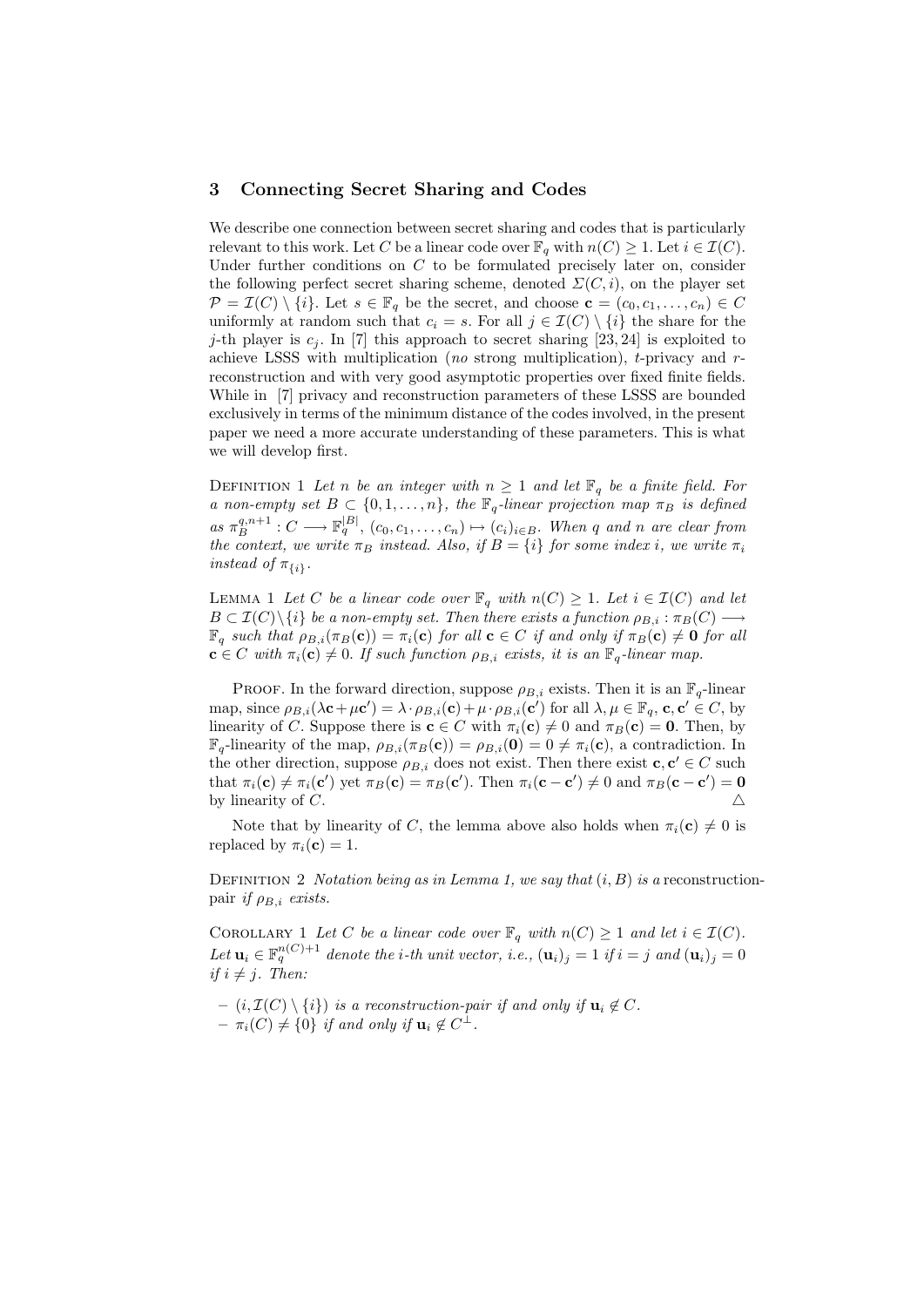– For all  $j \in \mathcal{I}(C)$ ,  $(j,\mathcal{I}(C) \setminus \{j\})$  is a reconstruction-pair and  $\pi_j(C) \neq \{0\}$  if and only if  $d_{min}(C) > 1$  and  $d_{min}(C^{\perp}) > 1$ .

DEFINITION 3 Let C be a code over  $\mathbb{F}_q$  with  $n(C) \geq 1$ . Let  $i \in \mathcal{I}(C)$  and suppose  $\mathbf{u}_i \notin C$ . If  $\mathbf{u}_i \in C^{\perp}$ , then define  $r_i(\tilde{C}) = 0$ . Else, define  $r_i(C)$  as the smallest positive integer  $\rho_i$  such that for all  $B \subset \mathcal{I}(C) \setminus \{i\}$  with  $|B| = \rho_i$  it holds that  $(i, B)$  is a reconstruction-pair.

Note that by Corollary 1, the value  $r_i(C)$  is well-defined, and satisfies  $0 \leq$  $r_i(C) \leq n(C)$ .

DEFINITION 4 Let C be a code over  $\mathbb{F}_q$  with  $n(C) \geq 1$ . Let  $i \in \mathcal{I}(C)$  and suppose  $\mathbf{u}_i \notin C^{\perp}$ . Define  $t_i(C)$  as the largest positive integer  $\tau_i$  such that for each set  $A \subset \mathcal{I}(C) \setminus \{i\}$  with  $|A| = \tau_i$  it holds that  $(i, A)$  is not a reconstruction-pair. Equivalently, this is satisfied if and only if there exists  $\mathbf{c} \in C$  with  $\pi_i(\mathbf{c}) = 1$  and  $\pi_A(c) = 0$ . If no such integer exists,  $t_i(C) = 0$  by definition.

Note that by Corollary 1, the value  $t_i(C)$  is well-defined, and satisfies  $0 \leq$  $t_i(C) < n(C)$ .

LEMMA 2 Let C be a linear code over  $\mathbb{F}_q$  such that  $\{0\} \subsetneq C, C^{\perp} \subsetneq \mathbb{F}_q^{n(C)+1}$ . Then  $d_{min}(C^{\perp}) = m + 1$ , where m is the largest positive integer such that for all non-empty sets  $B \subset \{0, 1, \ldots, n\}$  with  $|B| = m$ , it holds that  $\pi_B(C) = \mathbb{F}_q^{|B|}$ .

PROOF. The conditions imply that  $n(C) \geq 1$ . Write  $d^{\perp} = d_{\text{min}}(C^{\perp})$ . For a non-empty set  $B \subset \mathcal{I}(C)$ , write  $W_B = \pi_B(C) \subset \mathbb{F}_q^{|B|}$ . Clearly,  $W_B \neq \mathbb{F}_q^{|B|}$  if and only if  $W_B^{\perp} \neq \{0\}$ . This latter condition equivalent to the existence of some  $\mathbf{c}^* \in C^{\perp} \setminus \{\mathbf{0}\}\$  with supp $(\mathbf{c}^*) \subset B$ , for which we have that  $w_H(\mathbf{c}^*) \leq |B|$ . Thus, for all  $B \subset \mathcal{I}(C)$  with  $|B| \leq d^{\perp} - 1$ , it must hold that  $W_B = \mathbb{F}_q^{n+1}$ . On the other hand, since  $C^{\perp} \neq \{0\}$ , an element  $\mathbf{c}^* \in C^{\perp} \setminus \{0\}$  can be selected with minimal weight  $d^{\perp}$ . Define  $B = \text{supp}(\mathbf{c}^*)$ . Then  $|B| = d^{\perp}$ , and by the characterization above,  $W_B \neq \mathbb{F}_q^{n+1}$ . And the contract of the contract of  $\Delta$ 

LEMMA 3 Let C be a code over  $\mathbb{F}_q$  with  $n(C) \geq 1$  and let  $i \in \mathcal{I}(C)$ . Then:

- 1. If  $u_i \notin C$ , then  $r_i(C) \leq n(C) d_{min}(C) + 2$ . 2. If  $d_{min}(C) > 1$ , then  $\max_{j \in \mathcal{I}(C)} r_j(C) = n(C) - d_{min}(C) + 2$ .
- 3. If  $\mathbf{u}_i \notin C^{\perp}$ , then  $d_{min}(C^{\perp}) 2 \leq t_i(C)$ .
- 4. If  $d_{min}(C^{\perp}) > 1$  then  $d_{min}(C^{\perp}) 2 = \min_{i \in \mathcal{I}(C)} t_i(C)$ .

PROOF. As to Claim 1, if  $d_{\text{min}}(C) \leq 2$ , there is nothing to prove. Else, if we "prune" the code C at  $d_{\text{min}}(C) - 2$  coordinates (not including i), then we get a code C' with  $d_{\text{min}}(C') > 1$ . The claim now follows from Corollary 1. As to Claim 2,  $d_{\text{min}}(C) > 1$ , then  $r_i$  is well-defined for all  $i \in \mathcal{I}(C)$ . Select an element **c** in C of minimal weight  $d_{\text{min}}(C)$ . Take any  $i \in \text{supp}(\mathbf{c})$  and define  $B = \mathcal{I}(C) \setminus \mathcal{I}$ supp(c). Clearly  $|B| = n(C) - d_{\text{min}}(C) + 1$  and  $(i, B)$  is not a reconstructionpair because  $\pi_i(\mathbf{c}) \neq 0$  and  $\pi_B(\mathbf{c}) = 0$ . Therefore  $r_i(C) \geq n(C) - d_{\text{min}}(C) + 2$ ,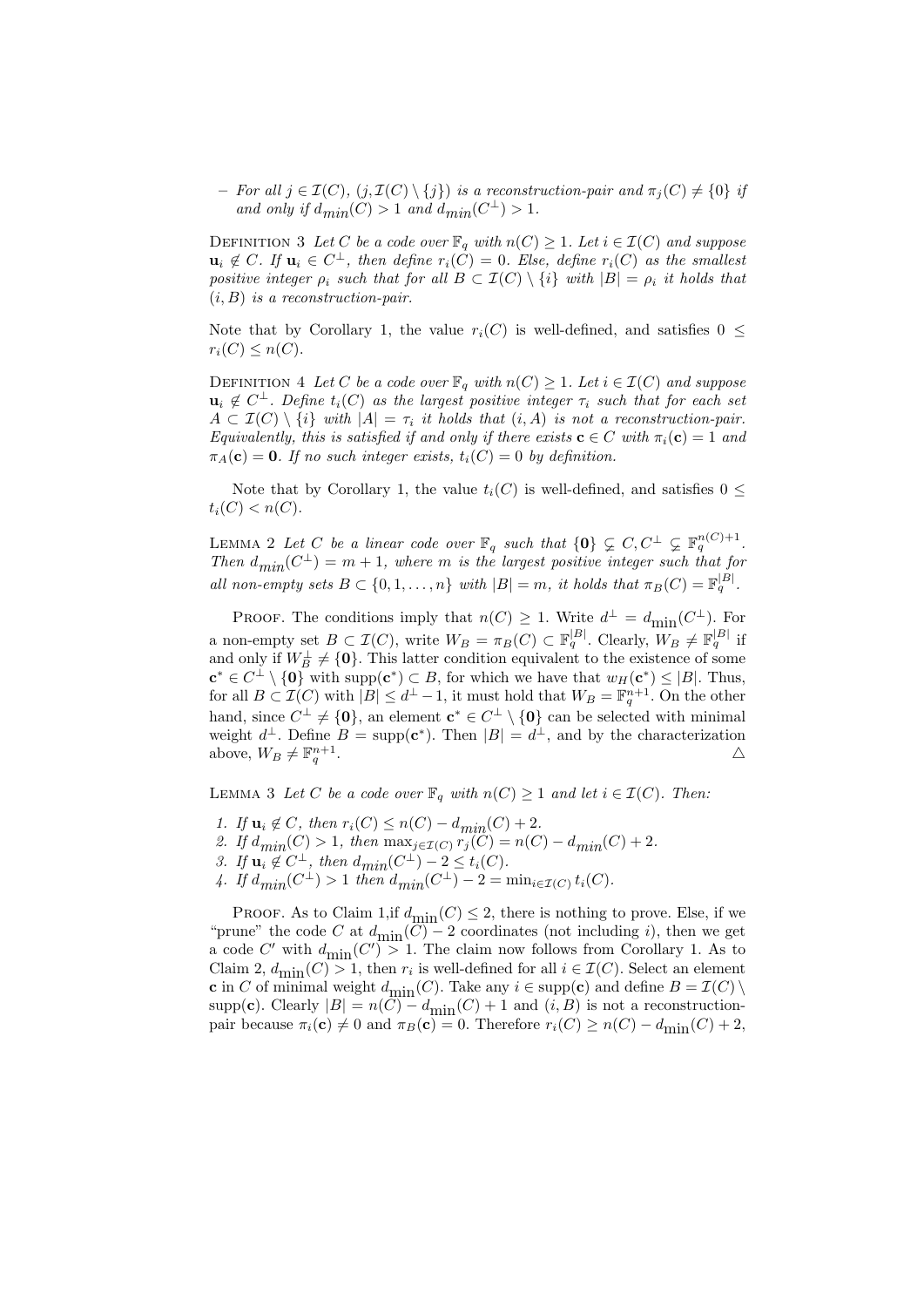which was what remained to be proved. As to Claim 3, this follows directly from Lemma 2. As to Claim 4, if  $d_{\text{min}}(C^{\perp}) > 1$ , then  $t_i$  is well-defined for all  $i \in \mathcal{I}(C)$ . So if  $B \subset \mathcal{I}(C)$  is any set with  $|B| = 1 + \min_{i \in \mathcal{I}(C)} t_i(C)$ , then for each  $j \in B$ there exists  $\mathbf{c} \in C$  such that  $\pi_i(\mathbf{c}) = 1$  and  $\pi_{B'}(\mathbf{c}) = \mathbf{0}$ , where  $B' = B \setminus \{j\}$ . Thus,  $\pi_B(C) = \mathbb{F}_q^{|B|}$ , and by Lemma 2,  $|B| = 1 + \min_{i \in \mathcal{I}(C)} t_i(C) \leq d_{\text{min}}(C^{\perp}) - 1$ . Hence,  $d_{\text{min}}(C^{\perp}) - 2 \ge \min_{i \in \mathcal{I}(C)} t_i(C)$ , which was what remained to be proved.  $\triangle$ 

DEFINITION 5 Let C be a linear code over  $\mathbb{F}_q$  with  $n(C) \geq 1$ . We define  $I(C)$  as the set consisting of all indices  $i \in \mathcal{I}(C)$  such that  $\mathbf{u}_i \notin C$  and  $\mathbf{u}_i \notin C^{\perp}$ .  $\mathcal{C}(\mathbb{F}_q)$ is the collection of all linear codes C over  $\mathbb{F}_q$  such that  $I(C) \neq \emptyset$ .

Note that  $I(C) \neq \emptyset$  implies  $n(C) \geq 1$  and that  $I(C) = \mathcal{I}(C)$  if and only if  $d_{\text{min}}(C) > 1$  and  $d_{\text{min}}(C^{\perp}) > 1$ . For completeness we state the following straightforward characterization of  $\mathcal{C}(\mathbb{F}_q)$ . If C is a linear code over  $\mathbb{F}_q$  with  $n(C) > 1$  and if  $I(C) = \emptyset$ , then it holds for all  $i \in \mathcal{I}(C)$  that the *i*-th coordinate of elements of C is always equal to zero or that the *i*-th unit vector  $\mathbf{u}_i \in C$ . After permutating indices, if necessary, the set  $C$  is then equal to a Cartesian product  $\mathbb{F}_q \times \cdots \times \mathbb{F}_q \times \{0\} \times \cdots \times \{0\}$ . On the other hand, if C decomposes as above, then clearly  $I(C) = \emptyset$ .

THEOREM 1 Let  $C \in \mathcal{C}(\mathbb{F}_q)$  and let  $i \in I(C)$ . Suppose  $\mathbf{c} \in C$  is chosen uniformly at random. Then the following holds.

- 1.  $\pi_i(C) \in \mathbb{F}_q$  has the uniform distribution.
- 2. ("r-reconstruction") If  $B \subset \mathcal{I}(C) \setminus \{i\}$  with  $|B| \geq r_i(C)$ , then  $\pi_B(c)$  determines  $\pi_i(c)$  uniquely with probability 1. Thus,  $\Sigma(C, i)$  has  $r_i(C)$ -reconstruction.
- 3. If  $d_{min}(C) > t + 1$  for some positive integer t, then  $\Sigma(C, i)$  has  $(n t)$ reconstruction.
- 4. ("t-privacy") Suppose  $t_i(C) \geq 1$ . If  $A \subset \mathcal{I}(C) \setminus \{i\}$  is non-empty and  $|A| \leq$  $t_i(C)$ , then  $\pi_i(c)$  has the uniform distribution on  $\mathbb{F}_q$  and  $\pi_A(c)$  is distributed independently from  $\pi_i(\mathbf{c})$ . Thus,  $\Sigma(C, i)$  has  $t_i(C)$ -privacy.
- 5. If  $d_{min}(C^{\perp}) > t + 1$  for some positive integer t, then  $\Sigma(C, i)$  has t-privacy.
- 6. Suppose  $d_{min}(C^{\perp}) > 1$ . The largest positive integer m such that for all  $A \subset$  $\mathcal{I}(C)$  with  $|A| = m$  it holds that  $\pi_A(c) \in \mathbb{F}_q^{|A|}$  has the uniform distribution, satisfies  $m = d_{min}(C^{\perp}) - 1$ .

PROOF. As to Claim 1,  $i \in I(C)$  implies in particular that for each  $x \in \mathbb{F}_q$ there exists  $\mathbf{c} \in C$  such that  $\pi_i(\mathbf{c}) = x$ . Moreover, their number is equal to the cardinality of the kernel of the map  $\pi_i$ . Hence this number does not depend on x and the claim follows. Claim 2 follows from the definition of  $r_i(C)$ . As to Claim 3, this follows from Lemma 3 plus pruning. As to Claim 4, if  $|A| \le t_i(C)$ , then there exists  $c'' \in C$  with  $\pi_i(c'') = 1$  and  $\pi_A(c'') = 0$ . This implies that for each  $(x, y)$  with  $x \in \mathbb{F}_q$  and  $y \in \pi_B(C)$ , there exists  $c'' \in C$  with  $\pi_i(c'') = x$ and  $\pi_A(\mathbf{c}^{\prime\prime}) = \mathbf{y}$ . More precisely, their number is equal to the cardinality of the kernel of the map  $\pi_{A\cup\{i\}}$ , and the claim follows. As to Claim 5, this follows from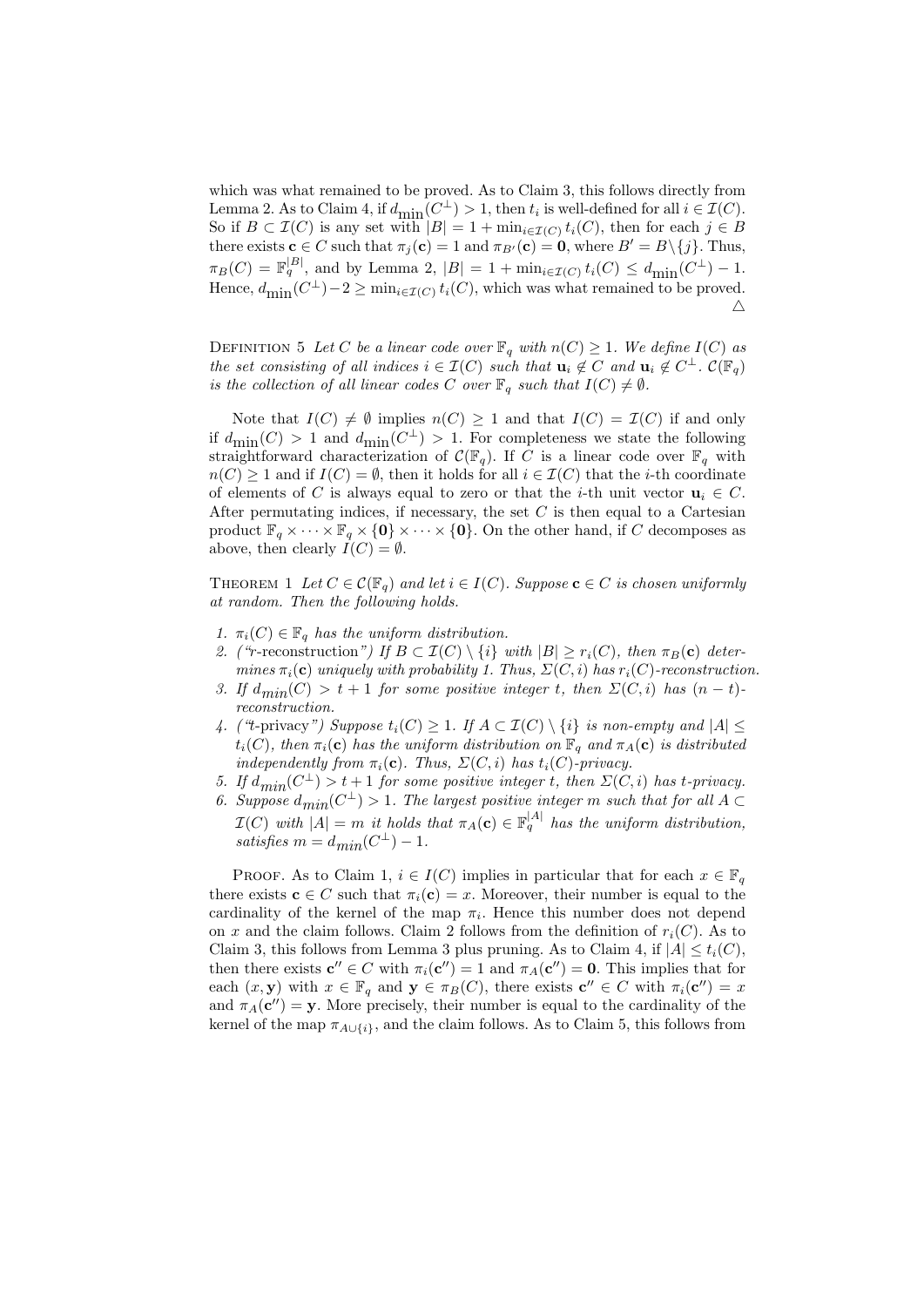Lemma 3. As to Claim 6, by Lemma 2 it holds that for each  $\mathbf{y} \in \mathbb{F}_q^{|A|}$ , there exists  $c \in C$  with  $\pi_A(c) = y$ . Their number is equal to the cardinality of the kernel of the map  $\pi_A$ , and, as maximality also follows from Lemma 2, the claim follows.  $\triangle$ 

REMARK 1 Let  $C \in \mathcal{C}(\mathbb{F}_q)$  and let  $i \in I(C)$ . Then  $\Sigma(C, i)$  can be viewed as an LSSS.

PROOF. Assume for simplicity in notation that  $i = 0$ . Choose a generator matrix G for the code C, i.e., a matrix with k columns and  $n+1$  rows such that the columns jointly constitute an  $\mathbb{F}_q$ - basis of C. Write  $\mathbf{v}_0$  for the top row, write  $v_i$  for the *i*-th row below, and write  $V_i$  for the  $\mathbb{F}_q$ -vector space spanned by it, which is one-dimensional as  $\mathbf{v}_i \neq \mathbf{0}$   $(i = 1 ... n)$ . Since  $d_{\text{min}}(C) > 1$ , it follows by Lemma 1 that there exists a vector  $\mathbf{x} = (x_0, x_1, \ldots, x_n)^T \in \mathbb{F}_q^{n+1}$  such that  $G<sup>T</sup>$ **x** = 0 and  $x_0 = 1$ , where  $G<sup>T</sup>$  denotes the transpose of G. Thus,  $\mathbf{v}_0$  is in the  $\mathbb{F}_q$ -linear span of the  $\mathbf{v}_i$ ,  $i = 1, \ldots, n$ . The parameter e from the LSSS definition is equal to k, the dimension of C. Thus,  $(\mathbb{F}_q, n, e, \mathbf{v}_0, V_1, \ldots, V_n)$  thus defined is an LSSS by definition. The secret sharing scheme it generates (see Section 2) is identical to choosing  $\mathbf{b} \in \mathbb{F}_q^{n+1}$  at random and setting  $(s_0, s_1, \ldots, s_n)^T = G\mathbf{b}$ . Since  $G$  is a generator matrix of  $C$ , this secret sharing scheme is identical to  $\Sigma(C, i)$ .

# 4 Strongly Multiplicative LSSS from Codes

In this section we define a special class of codes that imply strongly multiplicative LSSS.

DEFINITION 6 For  $\mathbf{x} = (x_1, \ldots, x_n) \in \mathbb{F}_q^n, \mathbf{y} = (y_1, \ldots, y_n) \in \mathbb{F}_q^n$ , their Schurproduct  $\mathbf{x} * \mathbf{y} \in \mathbb{F}_q^n$  is defined as  $(x_1y_1, \ldots, x_ny_n)$ . Let C be a linear code over  $\mathbb{F}_q$ . The linear code  $\widehat{C}$  over  $\mathbb{F}_q$  is the linear code  $\mathbb{F}_q < {\mathbf{x} * \mathbf{y}}_{\mathbf{x},\mathbf{y} \in C} >$ , i.e., the  $\mathbb{F}_q$ -linear span of the vectors of the form  $\mathbf{x} * \mathbf{y}$  with  $\mathbf{x}, \mathbf{y} \in C$ .

LEMMA 4 Let C be a linear code over  $\mathbb{F}_q$  with  $n(C) \geq 1$  and let  $i \in \mathcal{I}(C)$ . Then:  $1) n(\widehat{C}) = n(C)$ . 2)  $\mathbf{u}_i \notin \widehat{C}$  implies  $\mathbf{u}_i \notin C$ . 3)  $\mathbf{u}_i \notin C^{\perp}$  if and only if  $\mathbf{u}_i \notin (\widehat{C})^{\perp}$ . 4)  $I(\widehat{C}) \subset I(C)$ . 5)  $1 \leq d_{min}(\widehat{C}) \leq d_{min}(C)$ .

Generally,  $\mathbf{u}_i \notin C$  does not necessarily imply  $\mathbf{u}_i \notin \widehat{C}$ .

DEFINITION 7  $\mathcal{C}^{\dagger}(\mathbb{F}_q)$  denotes the set of all  $\mathbb{F}_q$ -linear codes C with  $I(\widehat{C}) \neq \emptyset$ .

Note that  $\mathcal{C}^{\dagger}(\mathbb{F}_q) \neq \emptyset$  for all finite fields  $\mathbb{F}_q$ .

DEFINITION 8 For  $C \in C^{\dagger}(\mathbb{F}_q)$ ,  $\widehat{t}(C) = \max_{i \in I(\widehat{C})} \min\{t_i(C), n(\widehat{C}) - r_i(\widehat{C})\}.$ The LSSS  $\Sigma(C)$  is by definition  $\Sigma(C, i)$  where i is the smallest index where this maximum is attained. Write  $i_s$  for this index.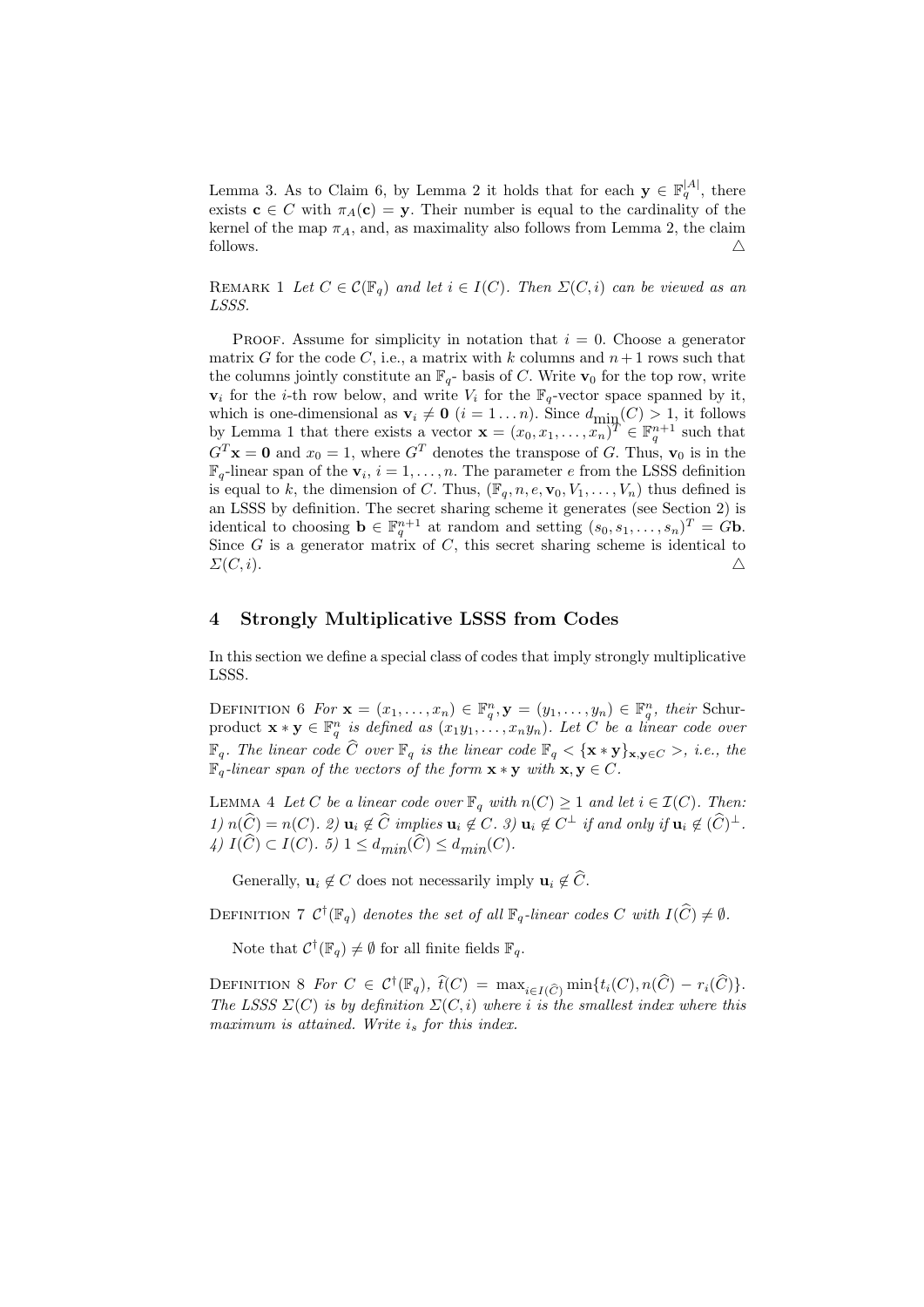Note that  $r_i(\widehat{C})$  is well-defined in the definition of  $\widehat{t}(C)$  since  $\widehat{C} \in \mathcal{C}(\mathbb{F}_q)$  and  $i \in I(\widehat{C}).$ 

Generally,  $C \in \mathcal{C}(\mathbb{F}_q)$  does not even need to imply  $C \in \mathcal{C}^{\dagger}(\mathbb{F}_q)$ . In fact, only for special classes of codes one seems to be able to bound  $\hat{t}(C)$  non-trivially, sometimes in combination with this Corollary to Theorem 1.

COROLLARY 2 Let  $C \in C^{\dagger}(\mathbb{F}_q)$ . Suppose that  $d_{min}(C^{\perp}) > t+1$  and  $d_{min}(\widehat{C}) >$  $t+1$  for some integer  $t \geq 1$ . Then  $\widehat{t}(C) \geq t$ .

Lemma 5 Let e be a positive integer. Then:

- $\langle v \otimes w, a \otimes b \rangle = \langle v, a \rangle \cdot \langle w, b \rangle$ , for all  $v, w, a, b \in \mathbb{F}_q^e$ .
- $\begin{aligned} \n\begin{aligned} &\text{(} \nabla \otimes \mathbf{w}, \mathbf{a} \otimes \mathbf{b}) = (\mathbf{v}, \mathbf{a}) \cdot (\mathbf{w}, \mathbf{b}) \text{, for all } \mathbf{v}, \mathbf{w}, \mathbf{a}, \mathbf{b} \in \mathbb{F}_q. \\ &\text{(} \nabla \otimes \mathbf{w}, \mathbf{b} \in \mathbb{F}_q^e \text{. Then } \mathbf{x} = \mathbf{y} \text{ if and only if } \langle \mathbf{x}, \mathbf{a} \otimes \mathbf{b} \rangle = \langle \mathbf{y}, \mathbf{a} \otimes \mathbf$  $\mathbf{a}, \mathbf{b} \in \mathbb{F}_q^e$ .

PROOF. The definitions of tensor product and scalar product imply the first claim. The second follows by combination of the bilinearity of the scalar product and the facts that the  $\mathbb{F}_q$ -linear span of the vectors  $\mathbf{a} \otimes \mathbf{b}$  with  $\mathbf{a}, \mathbf{b} \in \mathbb{F}_q^e$  is equal to  $\mathbb{F}_q^{e^2}$  and that the scalar-product with a given vector is always zero if and only if that vector equals the zero-vector.  $\triangle$ 

THEOREM 2 Let  $C \in C^{\dagger}(\mathbb{F}_q)$ . Suppose  $\widehat{t}(C) \geq 1$  and let t be an integer with  $1 \leq t \leq \hat{t}(C)$ . Then:  $t \leq \frac{1}{3} \cdot (n(C) - 1)$ ,  $\Sigma(C)$  has  $(n(C) - 2t)$ -reconstruction, and  $\Sigma(C)$  has t-strong multiplication.

PROOF. We first argue t-strong multiplication. Assume w.l.o.g. that  $i_s = 0$ (Definition 8). By Theorem 1,  $\Sigma(C)$  satisfies t-privacy. Write  $n = n(\widehat{C})$  (=  $n(C)$ ). Since  $\widehat{t}(C) \geq 1$ ,  $r_0(\widehat{C}) < n$ . Now choose a generator matrix G for C. Write  $\mathbf{v}_0$  for its top row, write  $v_i$  for the *i*-th row below and write  $V_i$  for the one-dimensional space  $V_i$  spanned by it,  $i = 1...n$ . Let  $B \subset \{1,...,n\}$  be a nonempty set. First, note that there exists a vector  $\lambda \in \mathbb{F}_q^n$  such that  $\sum_{i \in B} \pi_i(\lambda)(\mathbf{v}_i \otimes \mathbf{v}_i) =$  $\mathbf{v}_0 \otimes \mathbf{v}_0$  if and only if  $\langle \sum_{i \in B} \pi_i(\lambda) (\mathbf{v}_i \otimes \mathbf{v}_i), \mathbf{b} \otimes \mathbf{b}' \rangle = \langle \mathbf{v}_0 \otimes \mathbf{v}_0, \mathbf{b} \otimes \mathbf{b}' \rangle$  for all  $\mathbf{b}, \mathbf{b}' \in \mathbb{F}_q^e$ . Indeed, the forward direction follows by rewriting and the reverse direction follows from Lemma 5 (2nd item). By re-writing and by using Lemma 5 (1st item), this is equivalent to  $\sum_{i \in B} \pi_i(\lambda) \langle \mathbf{v}_i, \mathbf{b} \rangle \langle \mathbf{v}_i, \mathbf{b}' \rangle = \langle \mathbf{v}_0, \mathbf{b} \rangle \langle \mathbf{v}_0, \mathbf{b}' \rangle$  for all  $\mathbf{b}, \mathbf{b}' \in \mathbb{F}_q^e$ . This may be rewritten as  $\langle (\mathbf{G}\mathbf{b}) * (\mathbf{G}\mathbf{b}'), \mathbf{y} \rangle = 0$  for all  $\mathbf{b}, \mathbf{b}' \in \mathbb{F}_q^e$ . where  $\pi_0(\mathbf{y}) = -1$ ,  $\pi_i(\mathbf{y}) = \pi_i(\lambda)$  if  $i \in B$ , and  $\pi_i(\mathbf{y}) = 0$  for all other indices. Equivalently,  $\sum_{i\in B}\lambda_i\pi_i(\mathbf{c})\pi_i(\mathbf{c}') = \pi_0(\mathbf{c})\pi_0(\mathbf{c}')$  for all  $\mathbf{c}, \mathbf{c}' \in C$ , since G is a generator matrix of  $C$ . By definition of  $t$ , there exists, for each choice of  $B$  with  $|B| = n-t$ , a vector  $\lambda \in \mathbb{F}_q^n$  such that the latter condition is satisfied for the set B. We conclude that t-strong multiplication holds, as desired. As to the remaining claims, let  $B \subset \{1, \ldots, n\}$  be such that  $|B| = n - 2t$ . Write  $A = \{1, \ldots, n\} \setminus B$ . Choose a disjoint partition  $A_0 \cup A_1 = A$  with  $|A_0| = |A_1| = t$ . By Lemma 2 there exists  $\mathbf{c}' \in C$  such that  $\pi_0(\mathbf{c}') = 1$  and  $\pi_{A_0}(\mathbf{c}') = \mathbf{0}$ . Let  $\mathbf{c} \in C$  be arbitrary and consider the vector  $\mathbf{c} * \mathbf{c}' \in \widehat{C}$ . Note that this vector has coordinates equal to zero at those indices i with  $i \in A_0$ . Since  $\hat{C}$  has  $(n - t)$ -reconstruction,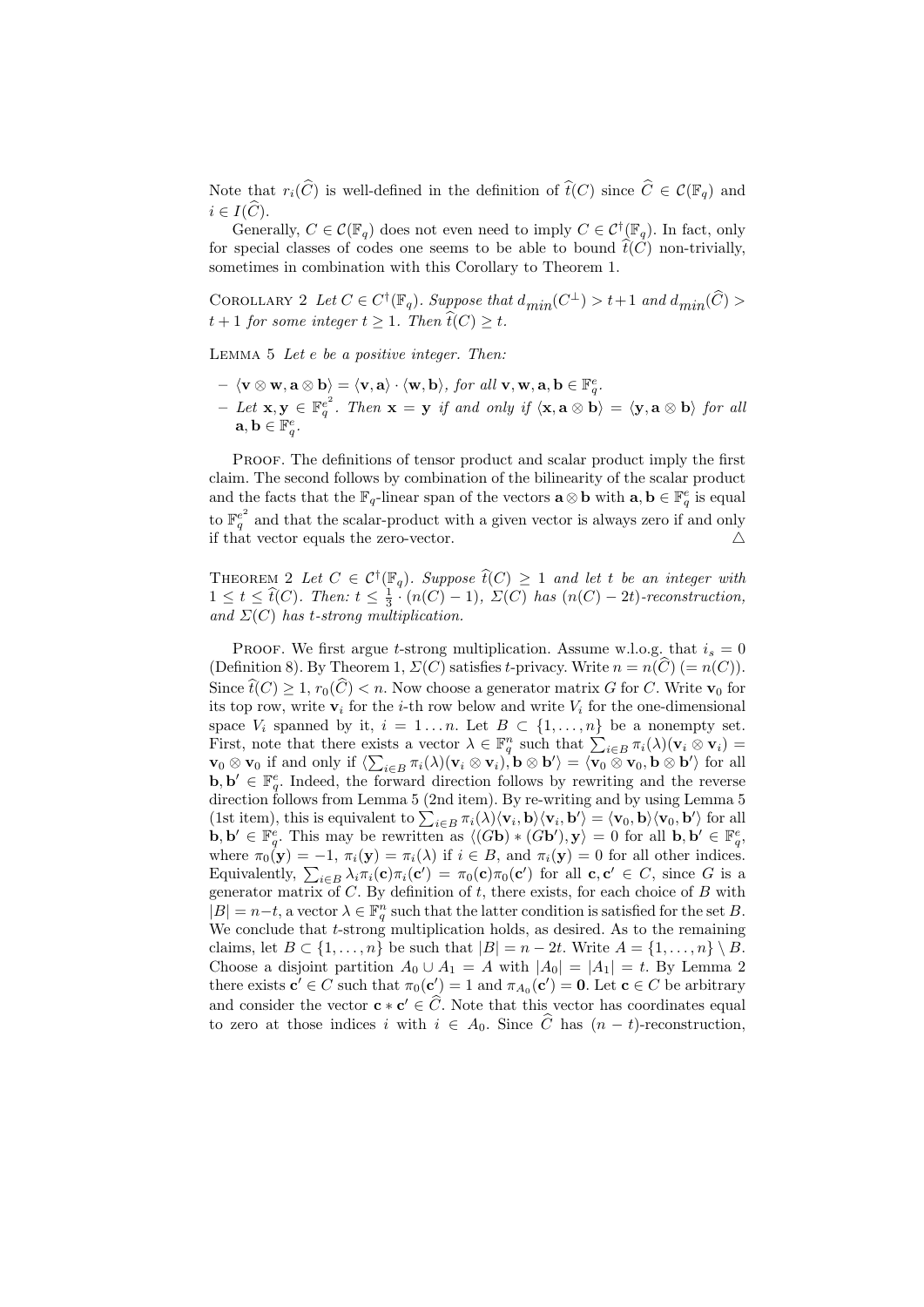there exists a vector  $\mathbf{x} \in \mathbb{F}_q^n$  such that it has coordinates equal to zero at those indices i with  $i \in A_1$  and  $\pi_0(\mathbf{c} * \mathbf{c}') = \sum_{i=1}^n \pi_i(\mathbf{x}) \pi_i(\mathbf{c} * \mathbf{c}')$ . It now follows that  $\pi_0(\mathbf{c}) = \sum_{i \in B} (\pi_i(\mathbf{x}) \cdot \pi_i(\mathbf{c}')) \pi_i(\mathbf{c})$ , for all  $\mathbf{c} \in C$ . Thus, there is  $(n - 2t)$ reconstruction. Since there is also t-privacy, it follows that  $t \leq \frac{1}{3}(n(C) - 1)$ . Finally, the remark about fulfilment of the conditions follows from Theorem 1.  $\triangle$ 

We introduce the notion of asymptotic optimal corruption tolerance for the class of codes  $\mathcal{C}^{\dagger}(\mathbb{F}_q)$ .

DEFINITION 9 Let  $\mathbb{F}_q$  be a finite field. For  $C \in \mathcal{C}^{\dagger}(\mathbb{F}_q)$ , we define  $\widehat{\tau}(C) = \frac{3 \cdot t(C)}{n(C)-1}$ . We call value  $\hat{\tau}(C)$  the corruption tolerance of the code C.

Note that  $0 \leq \hat{\tau}(C) \leq 1$  always, where the upper bound follows from Theorem 2. Let  $t, n$  be positive integers with  $3t < n$  and let  $\mathbb{F}_q$  be a finite field with  $q > n$ . If C is a polynomial evaluation code ("Reed-Solomon code") over  $\mathbb{F}_q$  of length  $n + 1$ , defined from evaluation of the polynomials of degree at most t, then  $\hat{\tau}(C) = 1$ , and, of course,  $\Sigma(C)$  is Shamir's  $(n, t + 1, t)$ -threshold LSSS.

DEFINITION 10 (Asymptotic optimal corruption tolerance). Let  $\mathbb{F}_q$  be a finite field. Then we define  $\widehat{\tau}(q) = \limsup_{C \in \mathcal{C}^{\dagger}(\mathbb{F}_q)} \widehat{\tau}(C)$ .

Note that  $\hat{\tau}(C) = 1$  implies that  $\Sigma(C)$  is an  $(n, t + 1, t)$ -threshold LSSS over  $\mathbb{F}_q$ , with  $n = 3t + 1$ . For fixed q there are only finitely many  $C \in \mathcal{C}^{\dagger}(\mathbb{F}_q)$  such that  $\hat{\tau}(C) = 1$  (the proof for this statement is easily extracted from [8]; in fact, in Section 8 we prove a stronger statement). Since for each length there are only a finite number of codes of that length when  $\mathbb{F}_q$  is constant, this means that for each  $\epsilon > 0$  there exists an infinite family of codes  $C \in \mathcal{C}^{\dagger}(\mathbb{F}_q)$  with  $\ell(C)$  tending to infinity and  $|\hat{\tau}(q) - \hat{\tau}(C)| < \epsilon$ .

# 5 Bounding  $\hat{\tau}(q)$  Away from Zero for Arbitrary  $\mathbb{F}_q$

The main result of this section is the fact that  $\hat{\tau}(q) > 0$  for every finite field  $\mathbb{F}_q$ . First, we need to restate and reprove part of the results (Theorems 3 and 6) of [8] on algebraic geometric strongly multiplicative secret sharing in the technical framework of the present paper. Throughout this section  $\mathbb{F}_q$  denotes the finite field with  $q$  elements.

THEOREM 3 (Chen and Cramer [8]) Let  $\mathbb F$  be an algebraic function field over  $\mathbb{F}_q$ . Suppose  $|\mathbb{P}_q(\mathbb{F})| > 4(g(\mathbb{F}) + 1)$ . Let t, n be any integers such that  $1 \le t < n$ ,  $|\mathbb{P}_q(\mathbb{F})| \geq n+1$ , and  $3t < n-4 \cdot g(\mathbb{F})$ . Then there exists a code  $C \in \mathcal{C}^{\dagger}(\mathbb{F}_q)$  such that  $\ell(C) = n + 1$  and  $\hat{t}(C) \geq t$ . In particular,  $\Sigma(C)$  has t-strong multiplication.

PROOF. By the condition on  $\mathbb{P}_q(\mathbb{F})$ , there exist integers  $t, n$  satisfying the constraints from the theorem. Now fix such  $t, n$ . By Corollary 2, it is sufficient to show the existence of  $C \in C^{\dagger}(\mathbb{F}_q)$  with  $\ell(C) = n + 1$ ,  $d_{\min}(C^{\perp}) > t + 1$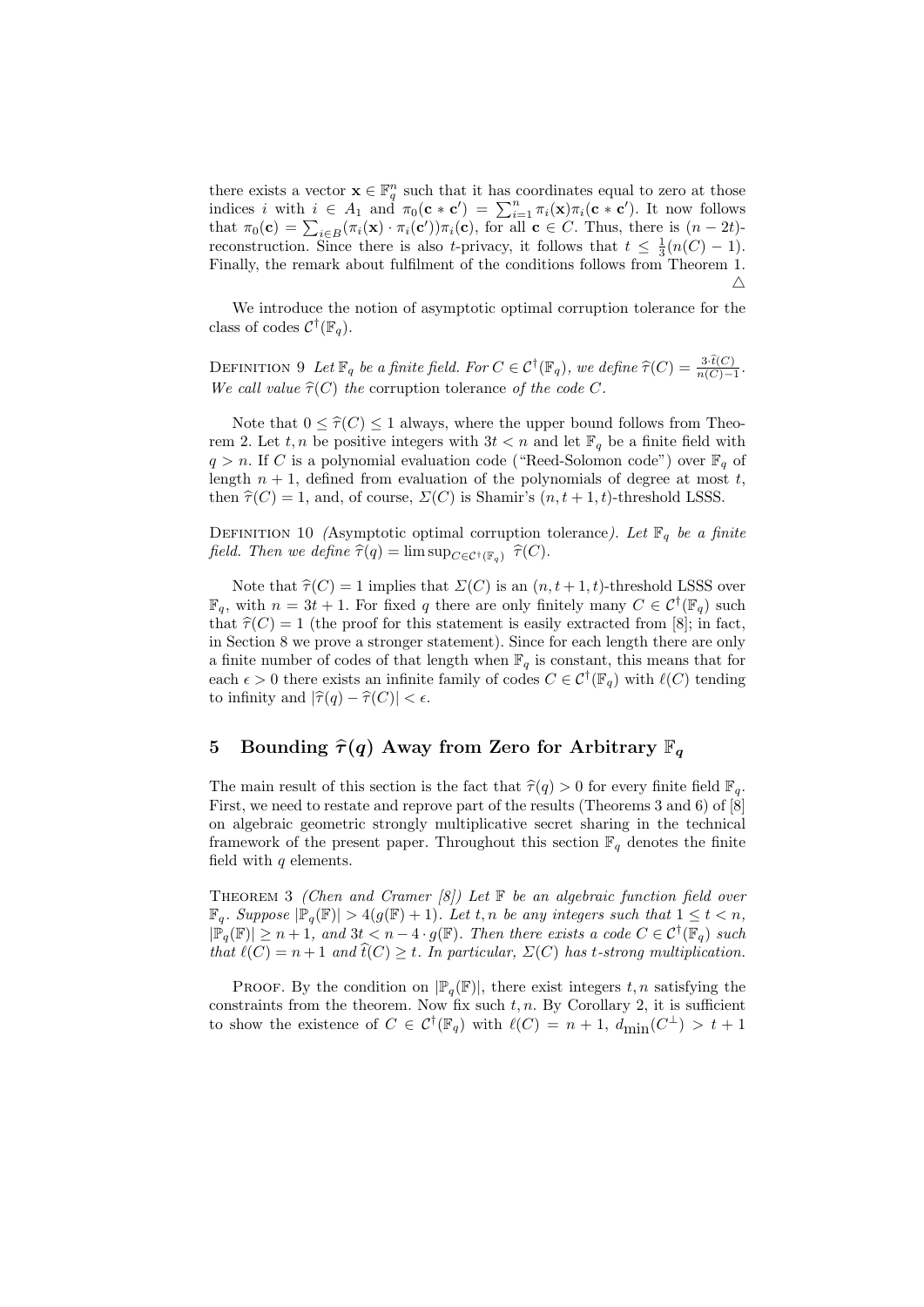and  $d_{\text{min}}(\widehat{C}) > t + 1$ . Write  $g = g(\mathbb{F})$ . Let  $P_0, P_1, \ldots, P_n \in \mathbb{P}_q(\mathbb{F})$  be distinct places of degree 1, and define the divisor  $D = \sum_{i=0}^n P_i$ . Choose a divisor  $G$  with  $supp(G) \cap supp(D) \neq \emptyset$  and  $deg(G) = 2g + t$ . This is possible by the Weak Approximation Theorem (see e.g. [27]). Alternatively, in case  $|\mathbb{P}_{q}(\mathbb{F})| > n+1$ , select a place  $Q \in \mathbb{P}_q(\mathbb{F}) \setminus \{P_0, P_1, \ldots, P_n\}$  and define  $G = (2g + t) \cdot Q$ . In any case, it holds that  $\dim_{\mathbb{F}_q}(\mathcal{L}(G)) = g + t + 1$ . Next, define C as the evaluation code  $C(D;G)$ . Arbitrarily choose  $i \in \{0,1,\ldots n\}$ ,  $A \subset \{0,1,\ldots n\} \setminus \{i\}$  with  $|A| = t$ . Since  $2g - 2 < \deg(G - P_i - \sum_{j \in A} P_j) < \deg(G - \sum_{j \in A} P_j)$ , it holds that  $\dim_{\mathbb{F}_q}(\mathcal{L}(G - P_i - \sum_{j \in A} P_j)) < \dim_{\mathbb{F}_q}(\mathcal{L}(G - \sum_{j \in A} P_j)).$  Hence, there exists  $f \in \mathcal{L}(G)$  such that  $f(P_i) = 1$  and  $f(P_j) = 0$  for all  $j \in A$ . In particular, for C as well as for  $\widehat{C}$  it holds that the *i*-th coordinate is not always zero. Second, since  $f \cdot g \in \mathcal{L}(2G)$  if  $f, g \in \mathcal{L}(G)$ , it follows that  $\widehat{C} \subset C(D; 2G)$ . From  $deg(2G) = 4g + 2t$  and  $4g < n-3t$ , it follows that  $d_{\text{min}}(\widehat{C}) \geq n+1-\deg(2G)$  $n+1-(4g+2t) > t+1$ . In particular, it follows that  $\mathbf{u}_i \notin \widehat{C}$ . We conclude that  $C \in \mathcal{C}^{\dagger}(\mathbb{F}_q)$  and  $I(C) = \mathcal{I}(C)$ , and using Theorem 1, that  $t \leq \min_{0 \leq j \leq n} t_j(C)$  $d_{\text{min}}(C^{\perp}) - 2$ . Hence  $d_{\text{min}}(C^{\perp}) > t + 1$ . By Corollary 2,  $\hat{t}(C) \geq \overline{t}$ . The claim about t-strong multiplicativity of  $\Sigma(C)$  follows from Theorem 2.  $\Delta$ 

It follows from this theorem that  $\hat{\tau}(q) > 0$  if  $A(q) > 4$ , where  $A(q)$  is Ihara's constant (see Section 2). Recall that the Drinfeld-Vladuts bounds states that A(q)  $\leq \sqrt{q} - 1$ . For our purposes, however, we need a lower bound. Ihara [18] has shown that if q is a square, then  $A(q) \ge \sqrt{q}-1$ , so that the Drinfeld-Vladuts bound is sharp. Later, Garcia and Stichtenoth [15] showed this result by more explicit methods (see also [1] for recent results over cubic fields).

THEOREM 4 (Ihara [18], Garcia and Stichtenoth [15]) Let  $\mathbb{F}_q$  be a finite field and let q be a square. Then  $A(q) = \sqrt{q} - 1$ . More precisely, there exists an infinite family of algebraic function fields (in one variable)  $\{\mathbb{F}^{(m)}\}_{m\geq 1}$  over  $\mathbb{F}_q$  such that for all  $m \geq 1$ ,  $\mathbb{F}_q$  is the full constant field of  $\mathbb{F}^{(m)}$ ,  $|\mathbb{P}_q(\mathbb{F}^{(m)})| \geq (q - \sqrt{q})\sqrt{q}^{m-1}$ and  $g(\mathbb{F}^{(m)}) \leq \sqrt{q}^m$ .

THEOREM 5 (Serre [25]) There exists a positive constant  $c_* \in \mathbb{R}$  such that for all finite fields  $\mathbb{F}_q$  we have  $A(q) \geq c_* \cdot \log q$ .

Combining Theorems 3, 4 and 5, we can bound  $\hat{\tau}(q)$  away from zero if either q is a square or q is extremely large <sup>6</sup>. Also, we see that  $\hat{\tau}(q)$  tends to 1 if  $|\mathbb{F}_q|$  tends to infinity tends to infinity.

THEOREM 6 (Chen and Cramer [8])

 $-\widehat{\tau}(q) \geq 1 - \frac{4}{A(q)}$  if  $\mathbb{F}_q$  is a finite field with  $A(q) > 4$ . In particular,  $A(q) > 4$ if q is large enough, more precisely, if  $q > 2^{\frac{4}{c}}$ . Here,  $c \in \mathbb{R}$  is any positive constant so that Theorem 5 holds with  $c_* = c$ .<sup>7</sup>.

<sup>&</sup>lt;sup>6</sup> The results in [8] only considered the case  $q \geq 49$  with q a square. But the combination of Theorem 3 with Theorem 5 is straightforward, so we attribute that in essence to [8].

<sup>&</sup>lt;sup>7</sup> Currently,  $c_* \geq \frac{1}{91}$  is the best known approximation, see [29]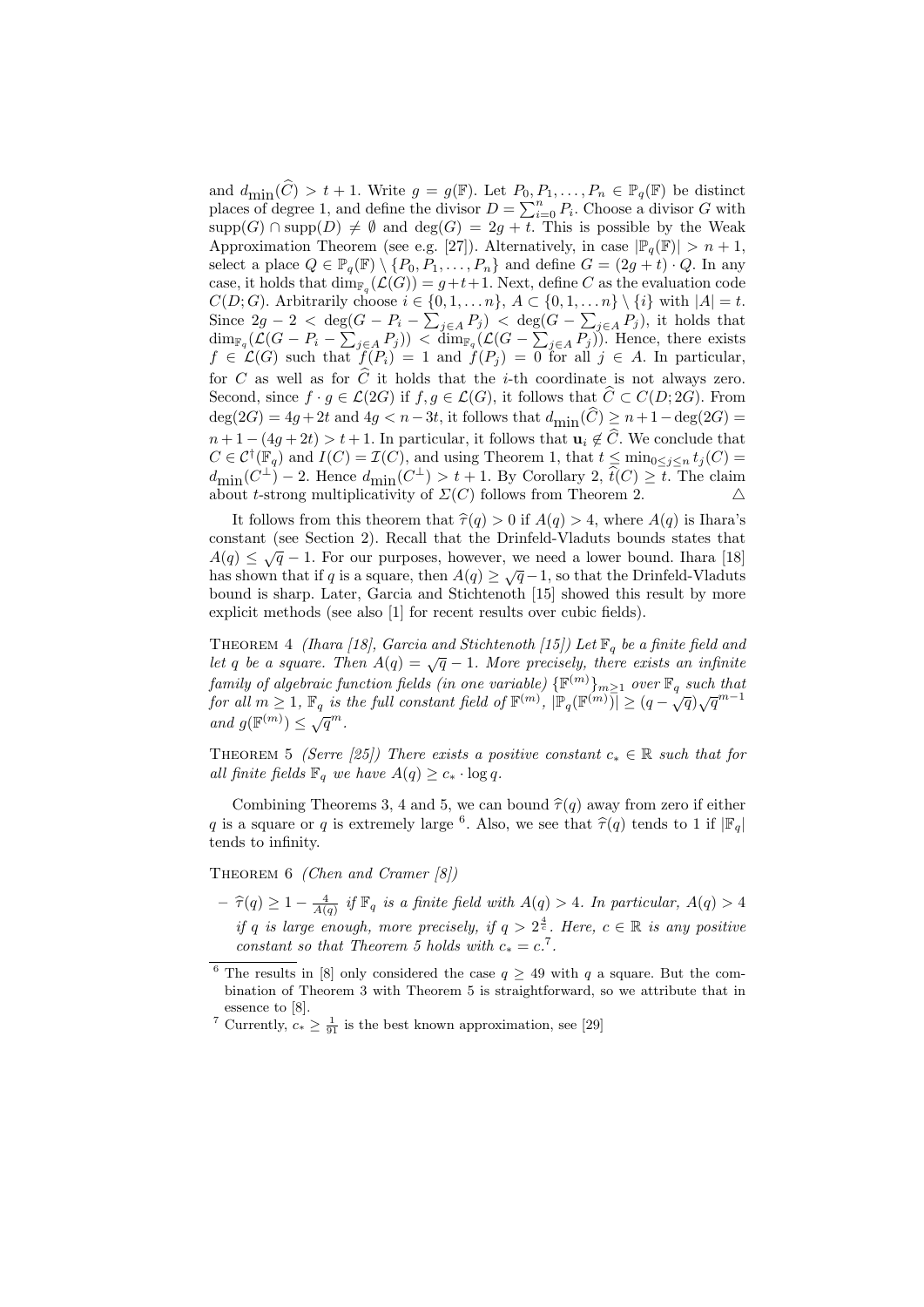$-\widehat{\tau}(q) \geq 1 - \frac{4}{\sqrt{q}-1}$  for all finite fields  $\mathbb{F}_q$  such that  $q \geq 49$  and q is a square. –  $\lim_{\mathbb{F}_a\to\infty} \hat{\tau}(q) = 1$ , where  $\mathbb{F}_q$  ranges over all finite fields.

Thus, it remains to bound  $\hat{\tau}(q)$  away from zero in the cases where q is small  $(2 \leq q \leq 49)$  or  $q > 49$  is not a square and q is at most moderately large. We resolve this by means of a dedicated field-descent that allows us to lower bound  $\widehat{\tau}(q)$  as a function of  $\widehat{\tau}(q^m)$ . At its heart it uses the following notion.

DEFINITION 11 A multiplication-friendly embedding of the extension field  $\mathbb{F}_{q^m}$ over  $\mathbb{F}_q$  is a triple  $(r,\sigma,\psi)$  where r is a positive integer and where  $\sigma:\mathbb{F}_{q^m}\to\mathbb{\mathring{F}}_q^r$ and  $\psi: \mathbb{F}_q^r \to \mathbb{F}_{q^m}$  are  $\mathbb{F}_q$ -linear maps such that  $xy = \psi(\sigma(x) * \sigma(y))$  for all  $x, y$ in  $\mathbb{F}_{q^m}$ . The integer r is called the expansion.

Note that  $\sigma$  is an *injective*  $\mathbb{F}_q$ -linear map between  $\mathbb{F}_q$ -vectorspaces:  $\sigma(x)$  =  $\sigma(y)$  implies  $x = x \cdot 1 = \psi(\sigma(x) * \sigma(1)) = \psi(\sigma(y) * \sigma(1)) = y \cdot 1 = y$ . Note that this notion has been studied in the context of asymptotic arithmetic complexity (see [4] and [28]). We can now state and prove our field-descent theorem. Elementary constructions of multiplication-friendly embeddings are given afterwards.

THEOREM 7 Let t, r be integers with  $t, r \geq 1$ . Suppose  $C \in C^{\dagger}(\mathbb{F}_{q^m})$  with  $\widehat{t}(C) \geq$ t and suppose there exists a multiplication-friendly embedding of  $\mathbb{F}_{q^m}$  over  $\mathbb{F}_q$ with expansion r. Then there exists  $C_1 \in \mathcal{C}^{\dagger}(\mathbb{F}_q)$  such that  $n(C_1) = r \cdot n(C)$  and  $t(C_1) \geq t$ .

PROOF. Write  $n = n(C)$ . W.l.o.g.,  $i_s = 0$  (Definition 8), i.e.,  $\hat{t}(C)$  is attained for  $i = 0$ . In particular,  $0 \in I(\widehat{C})$ . Let  $\pi_B$  denote the projection  $\pi_B^{(q^m, n+1)}$  and let  $\pi'_B$  denote the projection  $\pi_B^{(q, rn+1)}$  (Definition 1). For an index-set  $\mathcal{I}()$ ,  $\mathcal{I}^*()$ denotes  $\mathcal{I}() \setminus \{0\}$ . Consider the set  $G = C \cap (\mathbb{F}_q \bigoplus (\mathbb{F}_{q^m})^n)$ , i.e., all  $\mathbf{c} \in C$ with  $\pi_0(c) \in \mathbb{F}_q$ . Note that  $G \neq \emptyset$ , G is not an  $\mathbb{F}_{q^m}$ -linear code, but G is an  $\mathbb{F}_q$ linear subspace of the  $\mathbb{F}_{q^m}$ -linear code C. Let  $(r, \sigma, \psi)$  be a multiplication-friendly embedding of  $\mathbb{F}_{q^m}$  over  $\mathbb{F}_q$ . Define the  $\mathbb{F}_q$ -linear map  $\chi : \mathbb{F}_q \bigoplus (\mathbb{F}_{q^m})^n \to (\mathbb{F}_q)^{1+rn}$ by  $(c_0, c_1, \ldots, c_n) \mapsto (c_0, \sigma(c_1), \ldots, \sigma(c_n))$ . Now define the  $\mathbb{F}_q$ -linear code  $C_1$  as  $C_1 = \chi(G) \subset \mathbb{F}_q^{rn+1}$ . We first show  $C_1 \in C^{\dagger}(\mathbb{F}_q)$ . Write  $\mathbf{u}_0 = (1,0,\ldots,0) \in \mathbb{F}_q^{n+1}$ and  $\mathbf{u}'_0 = (1, 0, \dots, 0) \in \mathbb{F}_q^{rn+1}$ . Since  $0 \in I(\widehat{C}), \mathbf{u}_0 \notin C^{\perp}$  by Lemma 4, or equivalently, there is  $\mathbf{c} \in G$  with  $\pi_0(\mathbf{c}) = 1$ . Since  $\pi'_0(\chi(\mathbf{c})) = 1$ ,  $\mathbf{u}'_0 \notin (C_1)^{\perp}$ , and by Lemma 4,  $\mathbf{u}'_0 \notin (\widehat{C}_1)^{\perp}$ . Note that if  $\sum_k \sigma(x^{(k)}) * \sigma(y^{(k)}) = \mathbf{0} \in \mathbb{F}_q^r$  for some  $x^{(k)}$ 's and  $y^{(k)}$ 's in  $\mathbb{F}_{q^m}$ , then  $\sum_k x^{(k)} \cdot y^{(k)} = \sum_k \psi(\sigma(x^{(k)}) * \sigma(y^{(k)})) =$  $\psi(\sum_{k} \sigma(x^{(k)}) * \sigma(y^{(k)})) = \psi(\mathbf{0}) = \overline{0} \in \mathbb{F}_{q^m}$ . Using this, it is verified easily that  $\mathbf{u}'_0 \in \widehat{C}_1$  would imply  $\mathbf{u}_0 \in \widehat{C}$ , a contradiction. In conclusion,  $0 \in I(\widehat{C}_1)$ and hence,  $I(\hat{C}_1) \neq \emptyset$ . We now show  $\hat{t}(C_1) \geq t$ . If we call each  $j \in \mathcal{I}^*(C)$  a "parent" index, then, using the definition of  $\chi$ , each of those  $\mathbb{F}_{q^m}$ -parent indexes can be said to have r  $\mathbb{F}_q$ -sibling indexes. If  $A \subset \mathcal{I}^*(C_1)$  is a non-empty set, then  $\beta(A) \subset \mathcal{I}^*(C)$  denotes the set of parent indexes of these siblings. Note that  $|\beta(A)| \leq |A|$ . Finally,  $\alpha(A) \subset \mathcal{I}^*(C_1)$  denotes the set of all siblings of the elements in  $\beta(A)$ . Note that  $A \subset \alpha(A)$ . Now let  $A \subseteq \mathcal{I}^*(C_1)$  with  $|A| = t$ . Since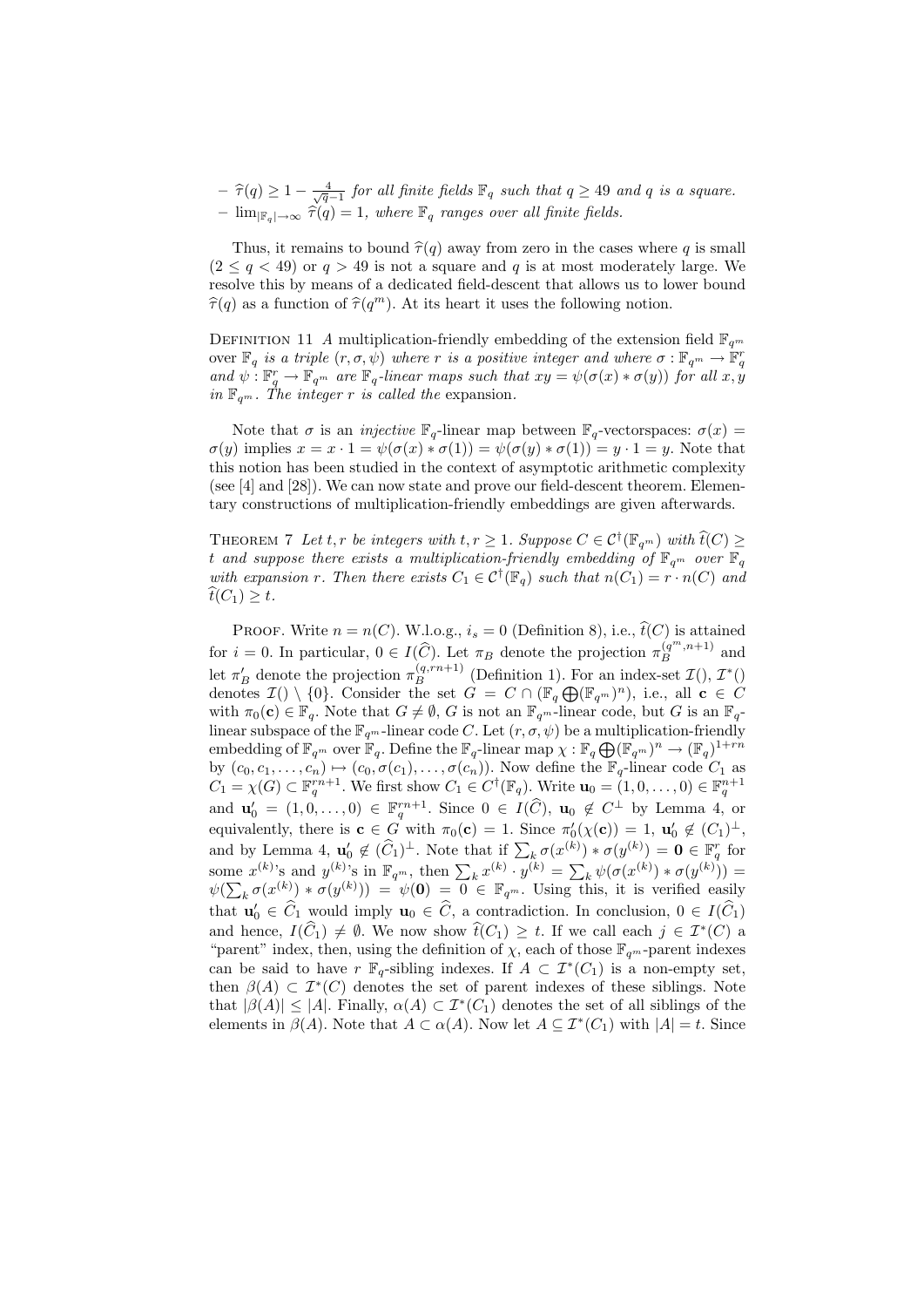$|\beta(A)| \leq t \leq t_0(C)$ , there exists  $\mathbf{c} \in G$  such that  $\pi_0(\mathbf{c}) = 1$  and  $\pi_{\beta(A)}(\mathbf{c}) = \mathbf{0}$ . Since  $\pi'_0(\chi(\mathbf{c})) = 1$ ,  $\pi'_{\alpha(A)}(\chi(\mathbf{c})) = \mathbf{0}$ , and  $A \subset \alpha(A)$ , it follows that  $t_0(C_1) \geq t$ . It remains to prove that  $r_0(\widehat{C}_1) \leq rn - t$ . Let  $A_1 \subset \mathcal{I}^*(\widehat{C}_1)$  with  $|A_1| = t$  be an arbitrary set. Since  $A_1 \subset \alpha(A_1)$ , it will be sufficient to show that  $(0, B_1)$  is a reconstruction-pair for  $\widehat{C}_1$ , where  $B_1 = \mathcal{I}^*(\widehat{C}_1) \setminus \alpha(A_1)$ . Write  $B = \mathcal{I}^*(\widehat{C}) \setminus \alpha(A_1)$ .  $\beta(A_1)$ . Note that  $|B| \geq n-t$ . Since  $r_0(\widehat{C}) \leq n-t$ , there exists an  $\mathbb{F}_{q^m}$ -linear reconstruction function  $\rho_{B,0}$  for  $\widehat{C}$ . We extend the definition of the map  $\psi$  as follows: if  $\mathbf{x} = (x_0, \mathbf{x}_1, \dots, \mathbf{x}_n) \in \mathbb{F}_q^{1+r_n}$ , where  $x_0 \in \mathbb{F}_q$  and  $\mathbf{x}_1, \dots, \mathbf{x}_n \in \mathbb{F}_q^r$ , then  $\overline{\psi}(\mathbf{x}) = (x_0, \psi(\mathbf{x}_1), \dots, \psi(\mathbf{x}_n)) \in \mathbb{F}_{q^m}^{n+1}$ . Observe that this map is also  $\mathbb{F}_q$ -linear and that  $\overline{\psi}(\chi(\mathbf{c}) * \chi(\mathbf{c}')) = \mathbf{c} * \mathbf{c}'$  for all  $\mathbf{c}, \mathbf{c}' \in G$ . Moreover if  $\pi'_{B_1}(\mathbf{x}) = \pi'_{B_1}(\mathbf{y})$ , then observe that  $\pi_B(\overline{\psi}(\mathbf{x})) = \pi_B(\overline{\psi}(\mathbf{y}))$ . For arbitrary  $\mathbf{c}, \mathbf{c}' \in G$ ,  $\rho_{B,0} \circ \pi_B(\mathbf{c} \ast$  $\mathbf{c}'$  =  $\pi_0(\mathbf{c} * \mathbf{c}') = c_0 c_0' \in \mathbb{F}_q$ . Hence,  $\rho_{B,0} \circ \pi_B \circ \overline{\psi}(\chi(\mathbf{c}) * \chi(\mathbf{c}')) = c_0 c_0'.$  We conclude by this composition and observation above that there exists an  $\mathbb{F}_q$ linear map  $\rho'_{B_1,0}$  such that  $\rho'_{B_1,0} \circ \pi'_{B_1,0}(\chi(\mathbf{c}) * \chi(\mathbf{c}')) = c_0 c'_0$  for all  $\mathbf{c}, \mathbf{c}' \in G$ . Therefore, since all elements of  $\hat{C}_1$  are of the form  $\sum_i \lambda_i \cdot (\chi(\mathbf{c}_i) * \chi(\mathbf{c}'_i))$  with  $\lambda_i \in \mathbb{F}_q$  and  $\mathbf{c}_i, \mathbf{c}'_i \in G$ , and since  $\rho'_{B_1,0} \circ \pi'_{B_1,0}$  is an  $\overline{\mathbb{F}_q}$ -linear map, it holds that  $r_0(\widehat{C}_1) \le rn - t$  as claimed.  $\triangle$ 

We now present some elementary constructions of multiplication-friendly embeddings.

THEOREM 8 Let  $m \geq 2$  be an integer with  $q \geq 2m - 2$ , then there exists a multiplication-friendly embedding of  $\mathbb{F}_{q^m}$  over  $\mathbb{F}_q$  with expansion  $2m - 1$ .

PROOF. Let  $\alpha \in \mathbb{F}_{q^m}$  such that  $1, \alpha, \ldots, \alpha^{m-1}$  is a basis of  $\mathbb{F}_{q^m}$  as an  $\mathbb{F}_{q^-}$ vector space. Consider the  $\mathbb{F}_q$ -vector space  $\mathbb{F}_q[X]_{\leq m}$  of polynomials in  $\mathbb{F}_q[X]$ with degree at most  $m-1$ . There is an isomorphism of  $\mathbb{F}_q$ -vector spaces  $\phi$ :  $\mathbb{F}_q[X]_{\leq m} \to \mathbb{F}_{q^m}$  given by  $f(X) \mapsto f(\alpha)$ . Now take  $2m - 2$  distinct elements in  $\mathbb{F}_q$ ,  $\beta_1, \beta_2, \ldots, \beta_{2m-2}$ , and define the map  $\xi : \mathbb{F}_q[X]_{\leq m} \to (\mathbb{F}_q)^{2m-1}$  given by  $f(X) \rightarrow (f(\beta_1), \ldots, f(\beta_{2m-2}), \mu(f))$  where  $\mu(f)$  denotes the coefficient  $a_{m-1}$ of  $X^{m-1}$  in  $f(X)$ . Define  $\sigma = \xi \circ \phi^{-1}$ . For all  $x, y \in \mathbb{F}_{q^m}$ , we then have that  $\sigma(x) = (f(\beta_1), \ldots, f(\beta_{2m-2}), \mu(f))$  and  $\sigma(y) = (g(\beta_1), \ldots, g(\beta_{2m-2}), \mu(g))$ where  $f(X),g(X) \in \mathbb{F}_q[X]$  are the unique polynomials of degree at most  $m-1$ with  $f(\alpha) = x, g(\alpha) = y$ . We have  $\sigma(x) * \sigma(y) = (fg(\beta_1), \ldots, fg(\beta_{2m-2}), \mu(fg))$ . Since  $f(X) \cdot g(X) \in \mathbb{F}_q[X]$  is of degree at most  $2m-2$ , evaluations in  $2m-2$ points of  $\mathbb{F}_q$  determine it up to to multiplicative factor (from  $\mathbb{F}_q$ ). This factor is clearly uniquely determined when, in addition,  $\mu(fg)$  is taken into account. It follows that  $xy = fg(\alpha)$  is determined uniquely by  $\sigma(x) * \sigma(y)$ , i.e. there exists a function  $\psi$  such that  $xy = \psi(\sigma(x) * \sigma(y))$  for all  $x, y \in \mathbb{F}_{q^m}$ . It is not difficult to see that  $\psi$  is  $\mathbb{F}_q$ -linear.  $\triangle$ 

A construction without any constraint on  $q$  and  $m$  is presented next. The expansion in this case is quadratic in the degree of the extension. However, for quadratic extensions it is exactly the same as above.

THEOREM 9 There exists a multiplication-friendly embedding of  $\mathbb{F}_{q^m}$  over  $\mathbb{F}_q$ with expansion  $\binom{m+1}{2}$ .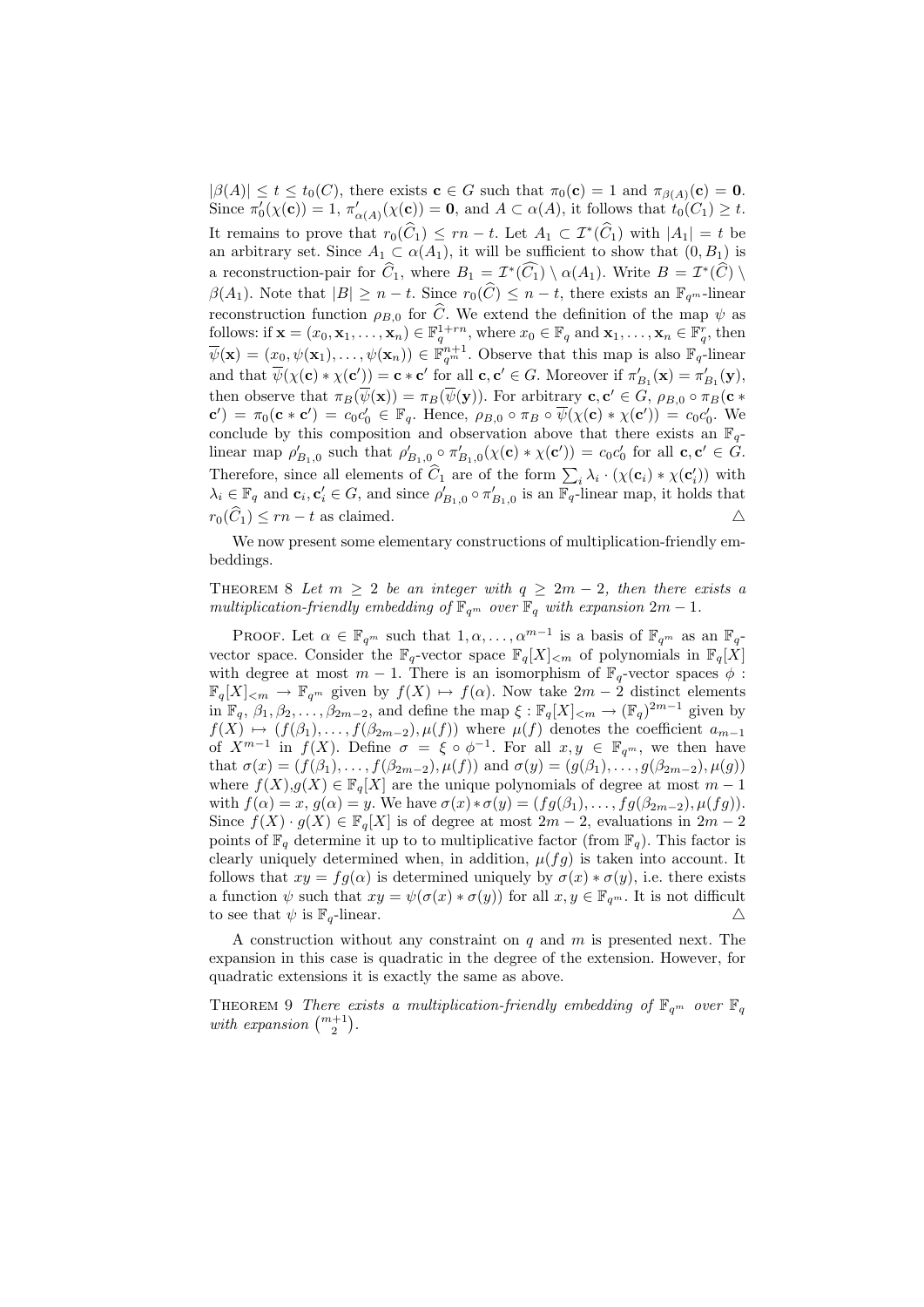PROOF. Let  $\alpha \in \mathbb{F}_{q^m}$  such that  $1, \alpha, \ldots, \alpha^{m-1}$  is a basis of  $\mathbb{F}_{q^m}$  as an  $\mathbb{F}_q$ -vector space. Consider the map  $\sigma : \mathbb{F}_{q^m} \to (\mathbb{F}_q)^r$  given by  $x \mapsto (x_0, \ldots, x_{m-1}, x_0 +$  $x_1, \ldots, x_0+x_{m-1}, \ldots, x_{m-2}+x_{m-1}$ ), where  $x = \sum_{i=0}^{m-1} x_i \alpha^i$ . Given two elements  $x, y \in \mathbb{F}_{q^m}$ , the coordinates of  $\sigma(x) * \sigma(y)$  precisely exhaust all possible expressions  $x_i y_i$ , as well as all possible expressions  $x_i y_i + x_j y_j + x_i y_j + x_j y_i$  for  $i \neq j$ . Hence, for each pair of indexes  $(i, j)$  with  $i \neq j$ , there exists an  $\mathbb{F}_q$ -linear map  $\phi_{i,j}$ such that  $\phi_{i,j}(\sigma(x)*\sigma(y)) = x_iy_j + x_jy_i$ . Since  $xy = \sum_{k=0}^{2m-2} (\sum_{i+j=k} x_iy_j) \alpha^k =$  $\sum_{i=0}^{m-1} x_i y_i \alpha^{2i} + \sum_{k=0}^{2m-2} (\sum_{i+j=k, i < j} x_i y_j + x_j y_i) \alpha^k$ , it follows that there exists an  $\overline{\mathbb{F}_q}$ -linear map  $\overline{\psi}$  such that  $xy = \psi(\sigma(x) * \sigma(y))$ .

COROLLARY 3 Let  $\mathbb{F}_q$  be a finite field. There exists a multiplication-friendly embedding of  $\mathbb{F}_{q^2}$  over  $\mathbb{F}_q$  with expansion equal to 3. Moreover, there exists a multiplication-friendly embedding of  $\mathbb{F}_{64}$  over  $\mathbb{F}_4$  with expansion equal to 5.

PROOF. In the case of quadratic extensions, both multiplication-friendly embeddings give the result. For the second case, we apply Theorem 8.  $\triangle$ 

We are now ready to bound  $\hat{\tau}(q)$  away from zero for all finite fields  $\mathbb{F}_q$ .

DEFINITION 12 We define  $\nu(q)$  as follows:  $\nu(2) = 1/35 \approx 2.86\%; \nu(3) = 1/18 \approx$ 5.56%;  $\nu(4) = 3/35 \approx 8.57\%$ ;  $\nu(5) = 5/54 \approx 9.26\%$ ; for q square,  $q \ge 49$ ,  $\nu(q) = 1 - \frac{4}{\sqrt{q}-1}$ ; for the remaining values of q,  $\nu(q) = \frac{1}{3}(1 - \frac{4}{q-1})$ 

THEOREM 10 Let  $\mathbb{F}_q$  be a finite field. Then  $\widehat{\tau}(q) \geq \nu(q)$ .

PROOF. If  $q \ge 49$  and q is a square, then  $\hat{\tau}(q) \ge (1 - \frac{4}{\sqrt{q}-1})$  by Theorem 6. Using a degree 2 descent from the combination of Theorem 7 and Corollary 3, this immediately yields  $\hat{\tau}(q) \geq \frac{1}{3} \cdot (1 - \frac{4}{q-1})$  if  $7 \leq q < 49$ , or if  $q > 49$  and q is not a square. For  $q = 4$ ,  $\mathbb{F}_{64}$  is a degree 3 extension of  $\mathbb{F}_{4}$ . Combining Theorem 7, instantiated with the multiplication-friendly mapping from  $\mathbb{F}_{64}$  to  $(\mathbb{F}_4)^5$  from Corollary 3, with the fact that  $\hat{\tau}(64) \geq \frac{3}{7}$ , it follows that  $\hat{\tau}(4) \geq \frac{1}{5} \cdot \frac{3}{7} = \frac{3}{35}$ . For  $q = 2, 3, 5$  a further degree 2 descent in combination with the results above leads to  $\hat{\tau}(2) \ge \frac{1}{3} \cdot \frac{3}{35} = \frac{1}{35}$ ,  $\hat{\tau}(3) \ge \frac{1}{3} \cdot \frac{1}{6} = \frac{1}{18}$ , and  $\hat{\tau}(5) \ge \frac{1}{3} \cdot \frac{5}{17} = \frac{5}{54}$ .

We note that it is possible to further improve these lower bounds especially for small values of  $q$  using more advanced techniques from algebraic geometry, as we show in upcoming work [5].

# 6 Consequences for LSSS with Strong Multiplication

We now state the consequences for LSSS with strong multiplication explicitly.

DEFINITION 13 Let  $\Sigma = (S_0, S_1, \ldots, S_n)$  be an SSS. The (average) information rate  $\lambda(\Sigma)$  is defined as  $\lambda(\Sigma) = \frac{\sum_{i=1}^{n} H(S_i)}{n \cdot H(S_0)}$ .  $\mathcal{F} = {\sum_{n} \}_{n \in \mathbb{N}}$  is a family of secret sharing schemes if  $N \subset \mathbb{N}$  is an infinite set and for all  $n \in N$ ,  $\Sigma_n$  is a secret sharing scheme with  $|\mathcal{P}(\Sigma_n)| = n$ . The (average) information rate  $\lambda(\mathcal{F})$  of the family F is the function  $\lambda_{\mathcal{F}} : N \longrightarrow \mathbb{R}_{\geq 0}$  with  $n \mapsto \lambda(\Sigma_n)$ .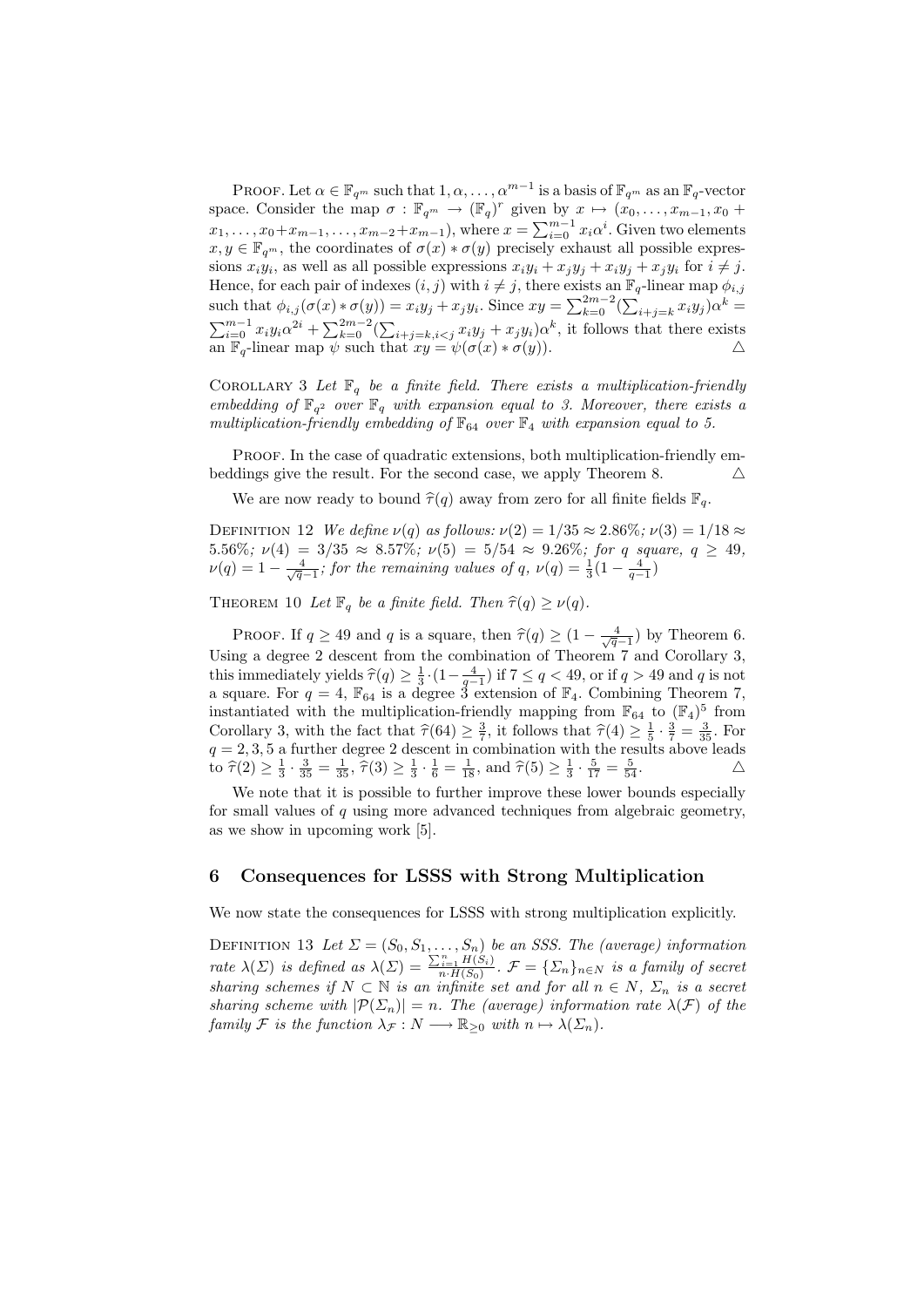DEFINITION 14  $\mathcal{F} = {\{\Sigma_n\}}_{n \in N}$  is a family of ideal LSSS (over  $\mathbb{F}_q$ ) with strong multiplication if the following properties hold.  $\mathcal F$  is a family of secret sharing schemes such that for all  $n \in N$ ,  $\Sigma_n = (\mathbb{F}_q, n, e^{(n)}, \mathbf{v}_0^{(n)}, V_1^{(n)}, \dots, V_n^{(n)})$  is an LSSS. Moreover, for each  $n \in N$ ,  $\Sigma_n$  is "ideal", i.e.,  $\dim V_i^{(n)} = 1$  for  $i =$  $1, \ldots n$ , Finally, for all  $n \in N$ ,  $\Sigma_n$  has  $t_n$ -strong multiplication, where  $t_n$  is the maximum integer with that property. The corruption tolerance  $\hat{t}_{\mathcal{F}}$  of  $\mathcal F$  is defined as the function  $\hat{t}_{\mathcal{F}} : N \to \mathbb{R}_{\geq 0}$  with  $n \mapsto \frac{3t_n}{n-1}$ . Such a family is asymptotically good *if*  $\limsup_{n \in \mathbb{N}} t_{\mathcal{F}}(n) > 0$ , and asymptotically bad *otherwise*.

Combining Theorem 10 with Theorem 2, there are the following consequences for strongly multiplicative LSSS.

THEOREM 11 Let  $\mathbb{F}_q$  be an arbitrary finite field. There exists an asymptotically good family  $\mathcal{F} = {\{\Sigma_n\}_{{n \in N}}\}$  of ideal LSSS over  $\mathbb{F}_q$  with strong multiplication such that  $\lim_{n\to\infty} \hat{t}_{\mathcal{F}}(n) = \nu(q).$ 

Note that over  $\mathbb{F}_2$ , for example, t is at least a 1/105-fraction of n, i.e. 0.95% of the players. Also note that by making q large enough,  $\nu(q)$  gets arbitrarily close to 1 and, hence, t gets arbitrarily close to  $\frac{1}{3}n$ .

# 7 Asymptotically Bad Yet Elementary Schemes

We have shown that a combination of strong methods from algebraic geometry with a dedicated field-descent method leads to asymptotically good schemes over any finite field. We now show an elementary construction that also works over any finite field  $\mathbb{F}_q$ . However, it is asymptotically bad. Yet it gives t-strong multiplication for  $t = \Omega(n/((\log \log n) \log n))$ . A combination of results from [7] with replication gives an elementary family with  $t = \Omega(\sqrt{n})$ , which is much worse. Our construction here consists of applying a combination of Theorems 7 and 9 to Shamir's LSSS over a tower of extension fields of the base field  $\mathbb{F}_q$ , where the degree of the extension tends to infinity. For every  $m > 0$ , define  $r_m = (q^m)^{\lfloor q^m/2 \rfloor}$ . Consider the  $[n+1, t]_{r_m}$ -Reed-Solomon code  $C_m$  with  $n+1 =$  $r_m$  and  $t = \lfloor \frac{1}{3}(r_m - 2) \rfloor$ , i.e.  $\Sigma(C_m)$  is a Shamir's LSSS over  $\mathbb{F}_{r_m}$  with  $r_m - 1$ players and t-strong multiplication. Now apply the construction in Theorem 7 to the codes  $C_m$ , using the multiplication-friendly embedding from Theorem 8, and we descend from LSSS over  $\mathbb{F}_{r_m}$  to LSSS over  $\mathbb{F}_{q^m}.$  Using Theorem 9, we descent again from LSSS over  $\mathbb{F}_{q^m}$  to LSSS over  $\mathbb{F}_q$ . Note that the final number of players is now  $(r_m - 1)(2\lfloor q^m/2 \rfloor - 1)\binom{m+1}{2}$ 

THEOREM 12 Let  $\mathbb{F}_q$  be an arbitrary finite field. The above (elementary) construction yields a family  $\mathcal{F} = {\{\Sigma_n\}}_{n \in N}$  of ideal LSSS over  $\mathbb{F}_q$  with  $t(n)$ -strong multiplication, where  $t(n) = \Omega(n/((\log \log n) \log n)$ .

PROOF. Write  $n_m = (r_m - 1)(2\lfloor q^m/2 \rfloor - 1)\binom{m+1}{2}$ . The code  $\widetilde{C}_m$  constructed as above gives an LSSS  $\Sigma_{n_m}$  for  $n_m$  players and  $t_{n_m}$ -strong multiplication for  $t_{n_m} = \lfloor \frac{1}{3}(r_m - 2) \rfloor$ . On the other hand, it is easy to see that  $m = O(\log \log n_m)$ and  $m \cdot q^m = O(\log n_m)$ . The desired result follows.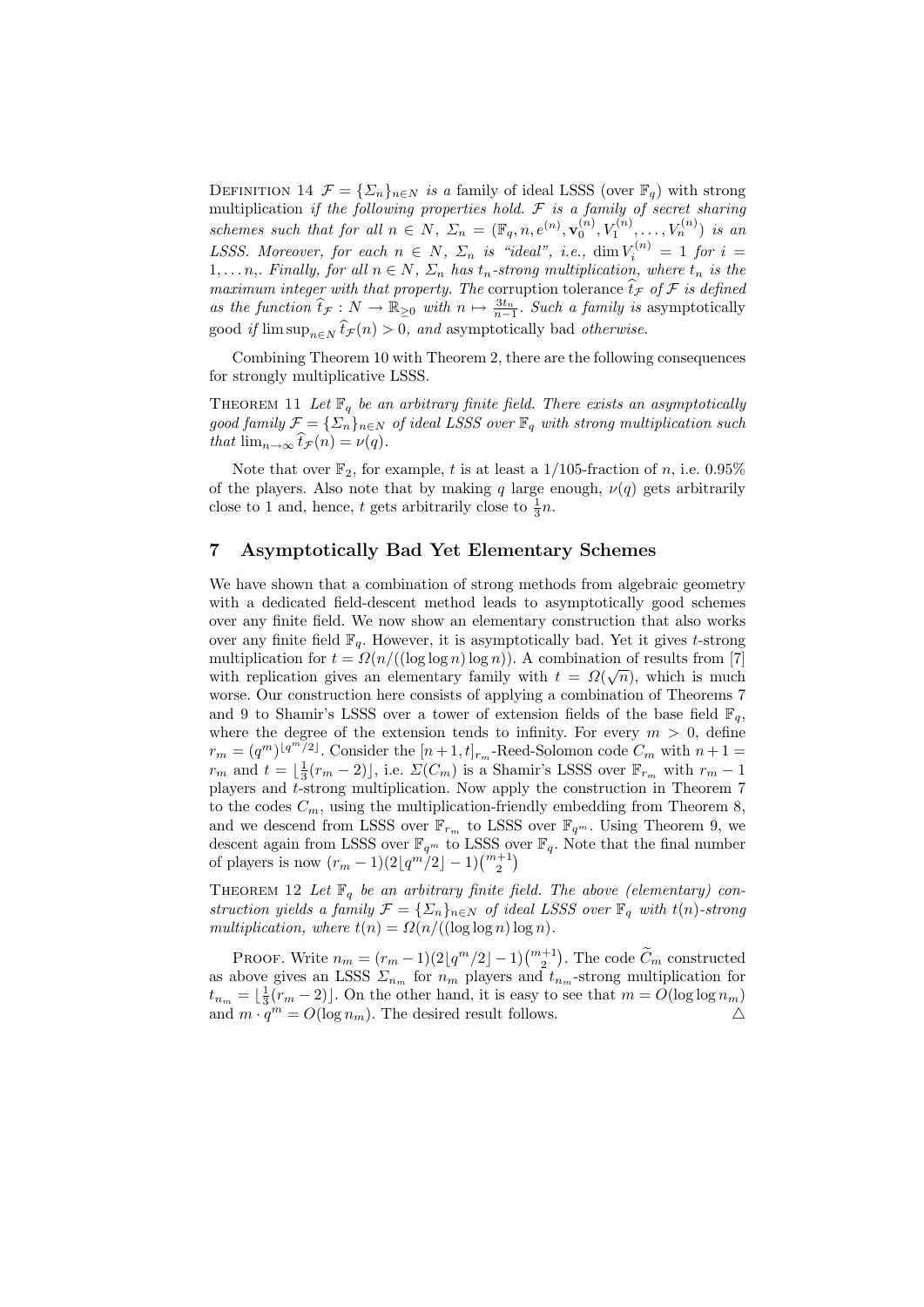# 8 Upper Bounds on Optimal Corruption Tolerance

So far we have presented asymptotic lower bounds on optimal corruption tolerance. We now turn to (non-asymptotic) upper bounds on corruption tolerance of a code. Using arguments given in [8], it follows easily that  $\hat{\tau}(C) < 1$  for all  $C \in C^{\dagger}(\mathbb{F}_q)$  with  $\ell(C)$  large enough as a function of q (note that  $\hat{\tau}(C) = 1$  is achievable if  $n \leq q$ ). In Theorem 15 below we improve this bound. The improvement is based on a combination of Theorem 2 with Theorem 13, a more general result for LSSS we prove below. Namely, we lower bound the information rate as a function of the threshold gap. Here, the threshold-gap of an SSS is defined as the difference between its reconstruction- and privacy-thresholds. A further implication is that in all interesting cases, the threshold gap necessarily grows at least as  $\Omega(\log n)$ , where n is the number of players, in any family of LSSS over  $\mathbb{F}_q$  with positive information rate. Let  $\Sigma = (\mathbb{F}_q, n, e, \mathbf{v}_0, V_1, \dots, V_n)$  be an LSSS over  $\mathbb{F}_q$ .

THEOREM 13 Set  $\overline{g}(\Sigma) = r(\Sigma) - t(\Sigma)$ , the threshold gap of  $\Sigma$ . If  $t(\Sigma) \geq 1$  and  $r(\Sigma) < n$ , then dim  $\Sigma \ge \frac{n}{\bar{g}(\Sigma)} \cdot \log_q(\frac{n + \bar{g}(\Sigma) + 2}{2\bar{g}(\Sigma)})$  $\frac{eg(\angle f+2)}{2\bar{g}(\Sigma)}$ ).

This generalizes a result from [11] where a lower bound in the dimension of any threshold LSSS over  $\mathbb{F}_2$  is proven. In our result, the threshold gap can be greater than 1 (and  $q$  is arbitrary). The proof of Theorem 13 will rely in part on Theorem 14 and Corollary 4 below.

THEOREM 14 Let G be a non-empty collection of subsets of  $\mathcal{P}(\Sigma)$  such that  $\mathcal{G} \subset \mathcal{A}(\Sigma)$  and, for any  $A, B \in \mathcal{G}$  with  $A \neq B$ ,  $A \cup B \in \Gamma(\Sigma)$ . Then,  $\sum_{A \in \mathcal{G}} d_A \ge$  $|\mathcal{G}| \cdot \log_q(|\mathcal{G}|)$ , where  $d_A$  is the dimension of  $V_A$  for all  $A \in \mathcal{G}$ .

Proof. Our proof uses a lower bound technique from Karchmer and Wigderson [21] (and our claim is essentially a slight generalization of their result). Define  $H_1 = \{ \phi \in \text{Hom}(\mathbb{F}_q^e, \mathbb{F}_q) : \phi(\mathbf{v}_0) = 1 \}.$  For all non-empty  $A \subset \mathcal{P}$ , define  $H_{1,A} = H_1 \cap V_A^{\perp}$ . Note that, by the characterization from Section 2.2,  $A \in \Gamma(\Sigma)$ if and only if  $H_{1,A} = \emptyset$ . By linear algebra,  $|H_1| = q^{e-1}$  and  $|H_{1,A}| = q^{e-d_A-1}$ if  $A \notin \Gamma(\Sigma)$ . Moreover, if  $A, B \in \mathcal{G}$ , then  $A \cup B \in \Gamma(\Sigma)$ . Hence,  $H_{1,A\cup B} =$  $H_{1,A} \cap H_{1,B} = \emptyset$ . Therefore,  $|\bigcup_{A \in \mathcal{G}} H_{1,A}| = \sum_{A \in \mathcal{G}} |H_{1,A}|$  So  $q^{e-1} = |H_1| \ge$  $|\bigcup_{A\in\mathcal{G}}H_{1,A}|=\sum_{A\in\mathcal{G}}|H_{1,A}|=\sum_{A\in\mathcal{G}}q^{e-d_A-1}$ . This gives  $\sum_{A\in\mathcal{G}}q^{-d_A}\leq 1$ . By the log-sum inequality,<sup>8</sup>  $\sum_{A \in \mathcal{G}} d_A \geq |\mathcal{G}| \cdot \log_q(\frac{|\mathcal{G}|}{\sum_{A \in \mathcal{G}} q^{-d_A}}) \geq |\mathcal{G}| \cdot \log_q(|\mathcal{G}|).$   $\Delta$ 

DEFINITION 15  $\mathcal{G} = \{A_1, \ldots, A_m\}$  is a greedy partition of  $\mathcal{P}(\Sigma)$  if m is a positive integer,  $A_1, \ldots, A_m \subset \mathcal{A}(\Sigma)$ ,  $\bigcup_{i=1}^m A_i = \mathcal{P}(\Sigma)$ ,  $A_i \cap A_j = \emptyset$   $(1 \leq i < j \leq n)$ m), and, for  $k = 1, ..., m$ ,  $A_k$  is maximal in  $\mathcal{A}(\Sigma)$  subject to  $A_k \subset \mathcal{P} \setminus \bigcup_{j=1}^{k-1} A_j$  $(A_0 = \emptyset).$ 

<sup>&</sup>lt;sup>8</sup> The log-sum inequality asserts that for non-negative real numbers  $a_1, \ldots, a_r$  and  $b_1, \ldots, b_r \sum_{i=1}^r a_i \log_q(\frac{a_i}{b_i}) \geq (\sum_{i=1}^r a_i) \log_q \frac{\sum_{i=1}^r a_i}{\sum_{i=1}^r b_i}.$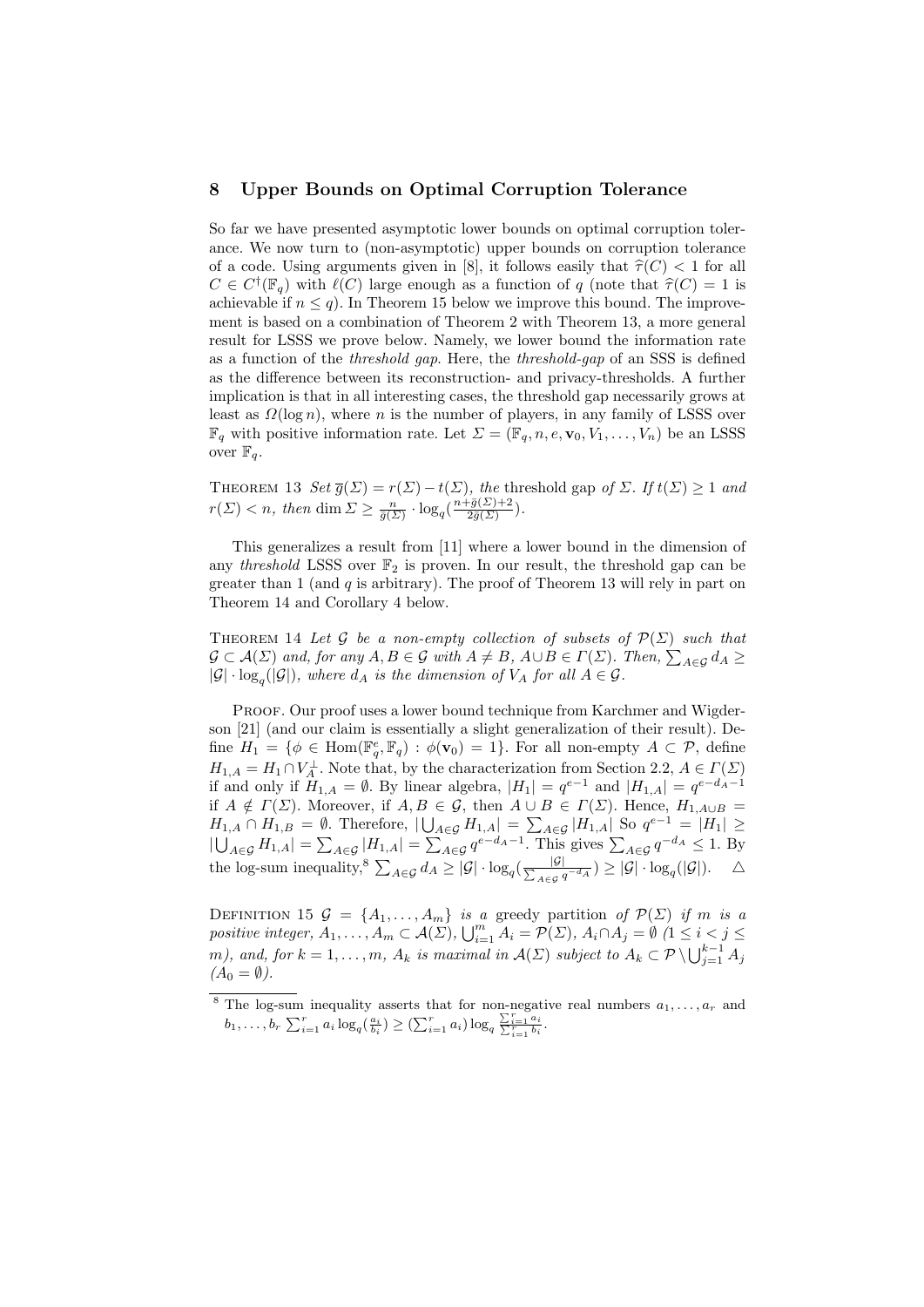Note that if  $A, B \in \mathcal{G}$ , then  $A \cup B \in \Gamma(\Sigma)$ . If  $t(\Sigma) \geq 1$ , there exists a greedy partition by induction. Moreover, the size  $m$  of a greedy partition can be bounded in terms of  $r(\Sigma)$ , since any set in the partition has at most  $r(\Sigma) - 1$ elements.

COROLLARY 4 Suppose  $t(\Sigma) > 1$  and let G be a greedy partition of  $\mathcal{P}(\Sigma)$ . Then  $\dim \Sigma \geq |\mathcal{G}| \cdot \log_q |\mathcal{G}|$ . In particular,  $\dim \Sigma \geq \lceil \frac{n}{r(\Sigma)-1} \rceil \cdot \log_q(\lceil \frac{n}{r(\Sigma)-1} \rceil)$ .

PROOF (of Theorem 13). We use a dualization technique from [11]. Set  $r =$  $r(\Sigma)$ ,  $t = t(\Sigma)$  and  $\overline{g} = \overline{g}(\Sigma)$ . Note that if  $\Sigma^*$  is an LSSS over  $\mathbb{F}_q$  whose access structure is the dual of  $\Sigma$ 's, then  $\overline{g}(\Sigma^*) = \overline{g}(\Sigma)$ . Sort the players  $1, \ldots, n$  so that  $d_i \leq d_j$  if  $i \leq j$ . Let  $\Sigma_1$  be the LSSS restricted to the first  $r+1$  players (this is possible since  $r < n$ ). Clearly  $t(\Sigma_1) \geq t(\Sigma)$  and  $r(\Sigma_1) \leq r(\Sigma)$ , so  $\overline{g}(\Sigma_1) \leq \overline{g}(\Sigma)$ . There exists an LSSS  $\Sigma_1^*$  over  $\mathbb{F}_q$  and defined over the first  $r + 1$ players such that dim  $\Sigma_1 = \dim \Sigma_1^*$  and  $\Gamma(\Sigma_1^*)$  is the dual access structure to  $\Gamma(\Sigma_1)$  (see the remark in Section 2.2). Note that  $t(\Sigma_1^*) \geq 1$  and that  $r(\Sigma_1^*)$  =  $r+1-t(\Sigma_1) \leq r+1-t = \overline{g}+1$ . By Corollary 4, dim  $\Sigma_1 = \dim \Sigma_1^* \geq \lceil \frac{r+1}{r(\Sigma_1^*)-1} \rceil$ .  $\log_q(\lceil \frac{r+1}{r(\Sigma_1^*)-1} \rceil) \geq \lceil \frac{r+1}{\bar{g}} \rceil \cdot \log_q(\lceil \frac{r+1}{\bar{g}} \rceil)$ . Because of the sorting of the players,  $\dim \Sigma \geq \frac{n}{r+1} \cdot \dim \Sigma_1 \geq \lceil \frac{n}{\overline{g}} \rceil \cdot \log_q(\lceil \frac{r+1}{\overline{g}} \rceil)$ . Finally, let  $\Sigma^*$  now be an LSSS over  $\mathbb{F}_q$  such that dim  $\Sigma = \dim \Sigma^*$  and  $\Gamma(\Sigma^*)$  is the dual access structure to  $\Gamma(\Sigma)$ (note that  $t(\Sigma^*) \geq 1$  since  $r < n$  and  $r(\Sigma^*) < n$  since  $t \geq 1$ ). Applying the bound we have just derived, we get dim  $\Sigma^* \geq \lceil \frac{n}{\overline{g}(\Sigma^*)} \rceil \cdot \log_q(\lceil \frac{r(\Sigma^*)+1}{\overline{g}(\Sigma^*)} \rceil)$ . But  $\bar{g}(\Sigma^*) = \bar{g} \text{ and } r(\Sigma^*) = n - t$ , so dim  $\Sigma = \dim \Sigma^* \geq \lceil \frac{n}{\bar{g}} \rceil \cdot \log_q(\lceil \frac{n-t+1}{\bar{g}} \rceil)$ . It is easy to see then that  $\dim \Sigma \geq \frac{n}{\overline{g}} \log_q(\frac{n+\overline{g}+2}{2\overline{g}})$ .

$$
\triangle
$$

COROLLARY 5 Let  $\mathcal{F} = {\sum_n}_{n \in \mathbb{N}}$  be a family of LSSS over  $\mathbb{F}_q$ . If the growth rate of the threshold gap is smaller than logarithmic in the number of players, i.e.,  $\limsup_{n\in\mathbb{N}}\frac{\bar{g}(\Sigma_n)}{\log_q n}=0$ , then the information rate satisfies  $\limsup_{n\in\mathbb{N}}\lambda_{\mathcal{F}}(n)=0$ .

THEOREM 15 Let  $C \in C^{\dagger}(\mathbb{F}_q)$ . We have  $\widehat{t}(C) \leq \frac{1}{3} \cdot (n(C) - \frac{1}{2} \cdot \log_q(n(C) + 2))$ and therefore  $\widehat{\tau}(C) \leq 1 - \frac{\log_q(n(C) + 2) - 2}{2n(C) - 2}$  $2n(C)-2$ 

PROOF. Assume wlog that  $\hat{t}(C)$  is attained for  $i = 0$  (i.e.,  $i_s = 0$ , see Definition 8) and write  $t = \hat{t}(C)$ . Then  $t_0(C) \geq t$  and  $r_0(C) \leq n(C) - 2t$ , by Theorem 2. Now set  $\bar{g} = \bar{g}(\Sigma(C))$  and  $n = n(C)$ . So, on the one hand,  $\widehat{t}(C) \leq \frac{1}{3}(n-\bar{g})$ . On the other hand,  $\Sigma(C)$  is an "ideal" LSSS. Theorem 13 then implies  $n \ge \frac{n}{\bar{g}} \log_q(\frac{n+\bar{g}+2}{2\bar{g}})$ . Thus,  $\bar{g} \ge \log_q(\frac{n+2}{2\bar{g}}) \ge \log_q(n+2) - \log_q(2\bar{g})$ . Then  $\bar{g} + \log_q(2\bar{g}) \ge \log_q(n+2)$ , and since  $\bar{g} \ge \log_q(2\bar{g})$  for any  $\bar{g} \ge 1$ ,  $\bar{g} \ge \frac{1}{2}\log_q(n+2)$ . Combining these facts, the result follows.  $\triangle$ 

Note that this non-asymptotic upper bound on corruption tolerance does not imply  $\widehat{\tau}(q) < 1$ .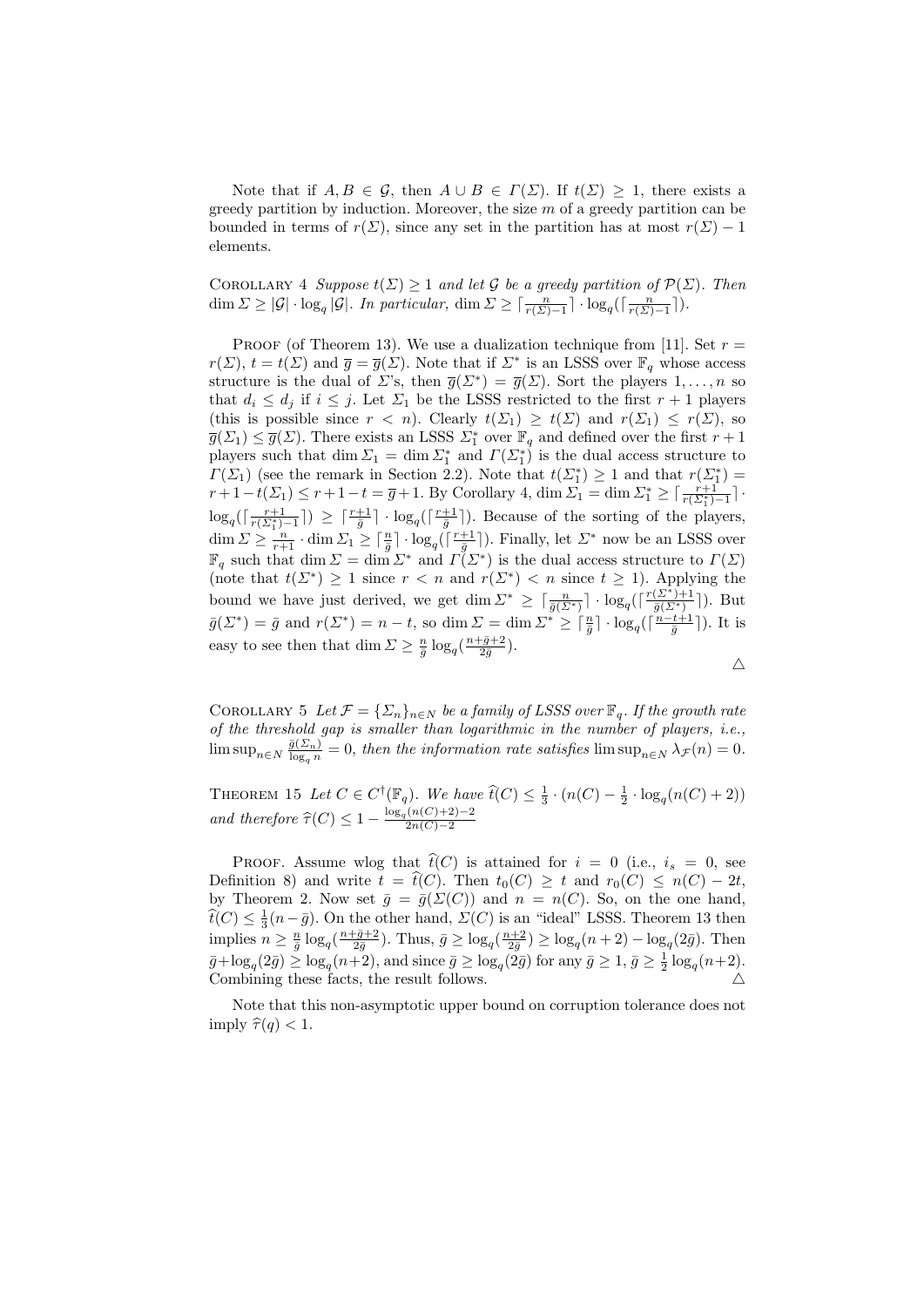# 9 Open Problems

First, our main Theorem 10 implies that the asymptotic optimal corruption tolerance  $\hat{\tau}(q)$  satisfies  $\hat{\tau}(q) > 0$  for all finite fields  $\mathbb{F}_q$ . The proof of that theorem makes crucial use of strong results from algebraic geometry (namely, good towers of algebraic function fields). Is that essential? Though it is not unlikely that "strong algebraic geometry" is inherent to *strong* lower bounds on  $\hat{\tau}(q)$ , is there perhaps a more elementary proof just that  $\hat{\tau}(q) > 0$ ? Second, it seems likely that the bound from Theorem 15 can be sharpened considerably. Third, it is interesting to improve our lower bounds for  $\hat{\tau}(q)$ . We have already noted that in forthcoming work we do so for small values of  $q$ , using more advanced methods from algebraic geometry.

### 10 Acknowledgements

Ignacio Cascudo was supported by FICYT (project IB-08-147) and Spanish MICINN (project MTM2007-67884-C04-01 and FPU grant AP2005-0836, cofinanced by the European Social Fund). Hao Chen was supported by NNSF China Grant 10871068. Ronald Cramer was supported by his NWO VICI project "Mathematical Foundations of Secure Computation." Chaoping Xing was supported by Singapore's NRF Competitive Research Programme (CRP), NRF-CRP 2200703 and the Singapore MoE Tier 2 grant T208B2206.

### References

- 1. A. Bassa, A. Garcia, and H. Stichtenoth. A new tower over cubic finite fields. Moscow Mathematical Journal, Vol. 8, No. 3, September 2008, pp. 401–418.
- 2. M. Ben-Or, S. Goldwasser, and A. Wigderson. Completeness theorems for noncryptographic fault-tolerant distributed computation. Proceedings of STOC 1988, pp. 1–10. ACM Press, 1988.
- 3. D. Chaum, C. Crépeau, and I. Damgaard. Multi-party unconditionally secure protocols. Proceedings of STOC 1988, pp. 11–19. ACM Press, 1988.
- 4. D.V. Chudnovsky, G.V. Chudnovsky. Algebraic complexities and algebraic curves over finite fields. Proceedings of the National Academy of Sciences of the United States of America, vol. 84, no. 7, pp. 1739–1743, April 1987.
- 5. I. Cascudo, R .Cramer, C. Xing. Ongoing work, 2009.
- 6. H. Chen, R. Cramer, R. de Haan, I. Cascudo Pueyo. Strongly multiplicative ramp schemes from high degree rational points on curves. Proceedings of 27th Annual IACR EUROCRYPT, Istanbul, Turkey, Springer Verlag LNCS, vol. 4965, pp. 451–470, April 2008.
- 7. H. Chen, R. Cramer, S. Goldwasser, R. de Haan, V. Vaikuntanathan. Secure Computation from Random Error Correcting Codes. Proceedings of 26th Annual IACR EUROCRYPT, Barcelona, Spain, Springer Verlag LNCS, vol. 4515, pp. 329– 346, May 2007.
- 8. H. Chen and R. Cramer. Algebraic Geometric Secret Sharing Schemes and Secure Multi-Party Computation over Small Fields. Proceedings of 26th Annual IACR CRYPTO, Springer Verlag LNCS, vol. 4117, pp. 516–531, Santa Barbara, Ca., USA, August 2006.